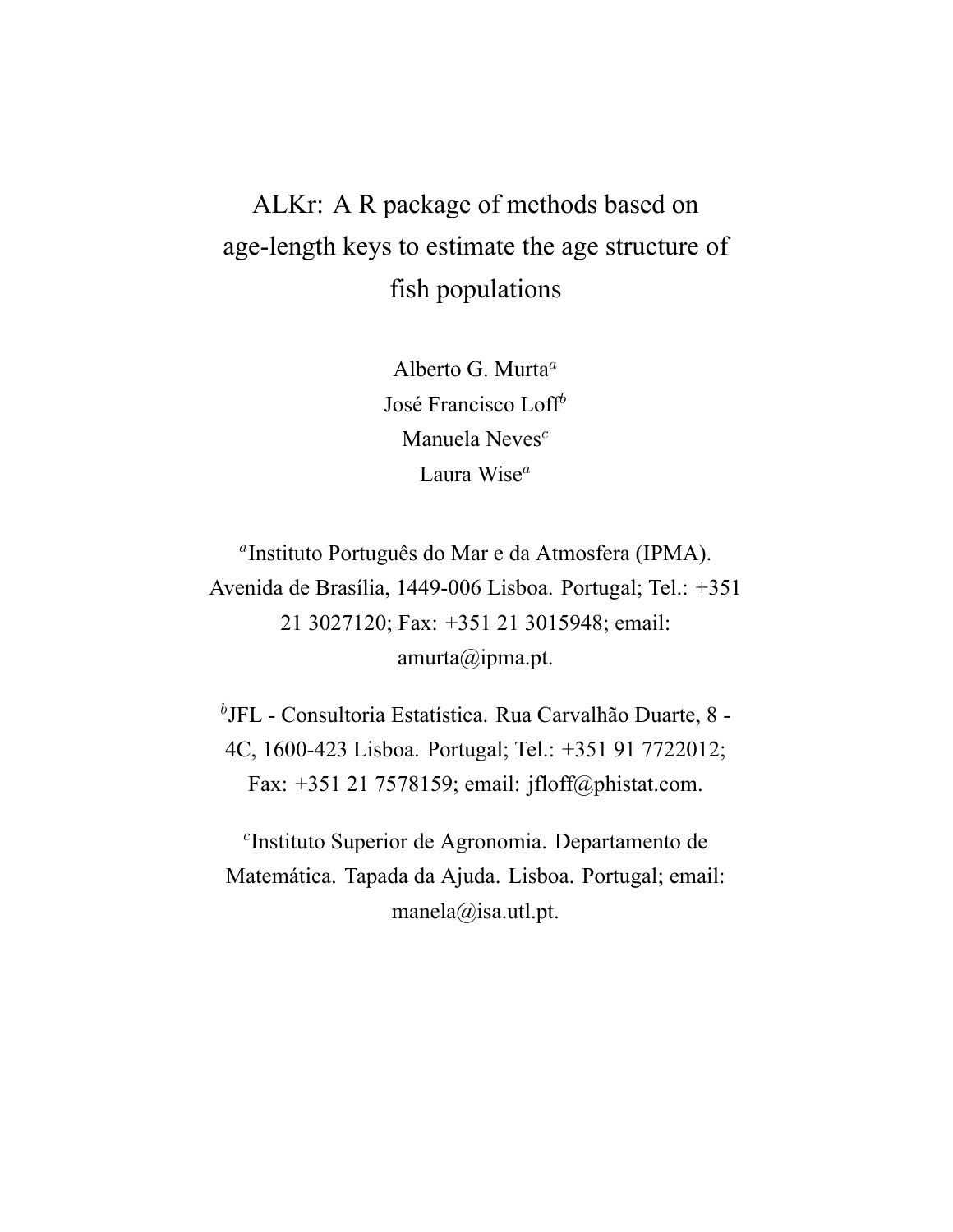## **Abstract**

In this work we review and compare the methods currently existing for estimating the age composition of a fish population, using a random sample stratified by length class, in which the age of each individual is determined, e.g. by otolith reading. The methods were implemented as an R package and compared based on the bias and variance of the estimators of the proportion of each age in the population, mean length-at-age and standard deviation of length-at-age. A simulated data set with known parameters was created, from which 1000 random samples, stratified by length class, were taken by a bootstrap procedure. Every method was applied to each bootstrap sample, and the deviation from the real value to each bootstrap estimate was calculated and used to compare the accuracy and precision of each parameter across methods. The advantages and disadvantages of each method are discussed, while the main results point out a method based on the Expectation-Maximisation algorithm as being the most flexible, precise and accurate.

Keywords: Age-length keys, bootstrap methodology, EM algorithm, maximum likelihood estimators.

## **Introduction**

Many of the methods currently applied for fish stock assessment, such as cohort analysis and statistical catch-at-age models, use catch in numbers-at-age and catch-per-uniteffort (CPUE) in numbers-at-age as input data. Therefore, the estimation of the relative abundance of each age class in the data has a great influence on the final result of the stock assessments performed with those methods.

The most obvious method to estimate the empirical distribution of fish into ageclasses would be to determine the ages of individuals from a simple random sample, and assume the proportion of each age-class in the sample to be representative of the whole population (population here is used in the statistical sense, not the biological one, and can refer to e.g. the fish caught by a given fleet at a given time). Although this method has some good asymptotic statistical properties (Kimura, 1977) it is not widely used due to practical reasons. Usually the bulk of the catches in a given fishery belong to just a few age-classes, making it difficult to cover all age-classes with a simple random sample of feasible size. Therefore, unless large samples are taken, this method may give biased results for the age-classes less frequent in the catches. Moreover, does not provide estimates for parameters such as mean length-at-age, which may be important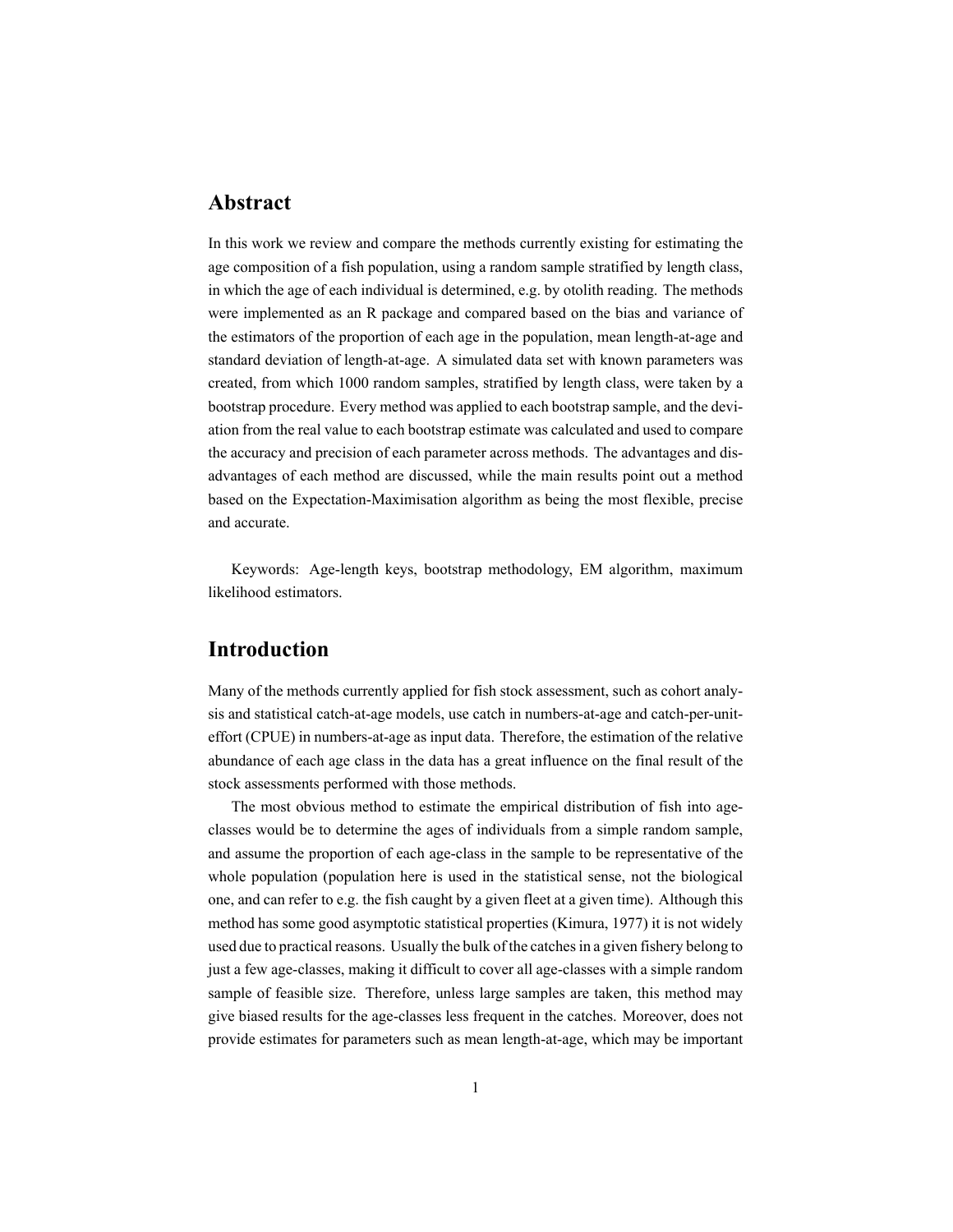indicators regarding the population dynamics of the stock.

Given that length measurements are much easier to obtain than to determine the age of a fish, good estimates of length distributions are usually available from routine sampling. Thus, age distributions are usually estimated from length distributions using one of the following approaches:

- Length frequency analysis, which takes a length frequency distribution as a mixture of Gaussian distributions of length-at-age (e.g. Hasselblad, 1966; Bhattacharya, 1967; Schnute and Fournier, 1980; Macdonald, 1987; Fournier et al., 1990) The results from these methods are not very reliable (Hilborn and Walters, 1992), therefore their estimates must be taken with precaution.
- Fitting of a growth model to attribute ages to fish from given length-classes. This is also known as a deterministic age-length key (Hilborn and Walters, 1992) and is mainly used when there are insufficient age data to make a classic age-length key (Bartoo and Parker, 1983). Strong criticisms have been made to this procedure. The growth model most frequently used (von Bertalanffy, 1938) is based on unrealistic assumptions (Ricker, 1975) and some of its parameters have unclear biological meaning (Knight, 1968; Roff, 1980). Even models for individual growth made on sounder assumptions than von Bertalanffy's (e.g. Schnute, 1981) will produce biased estimates when applied to a population Mulligan and Leaman (1992). Stochastic models which account for individual variability in growth have been developed (Fabens, 1965; Sainsbury, 1980; Kirkwood and Somers, 1984; Hampton, 1991; Xiao, 1996), but Wang and Thomas (1995) showed that estimates produced by those models are far from satisfactory.
- Calculation of an age-length key (Friðriksson, 1934) also known as a distribution matrix (Hilborn and Walters, 1992), to distribute the number of individuals in a given length-class through age-classes. Each cell of the age-length key (ALK) gives the proportion of fish belonging to an age-class *j*, given it belongs to a length-class *i*:  $Pr(j | i)$ . This is the most used method to estimate an age distribution from a length distribution, when age data are available.

## **The classic ALK**

The classic ALK (Friðriksson, 1934) is a matrix (*Q*) with elements given by

$$
q_{ij} = a_{ij} \div \sum_j a_{ij} \tag{1}
$$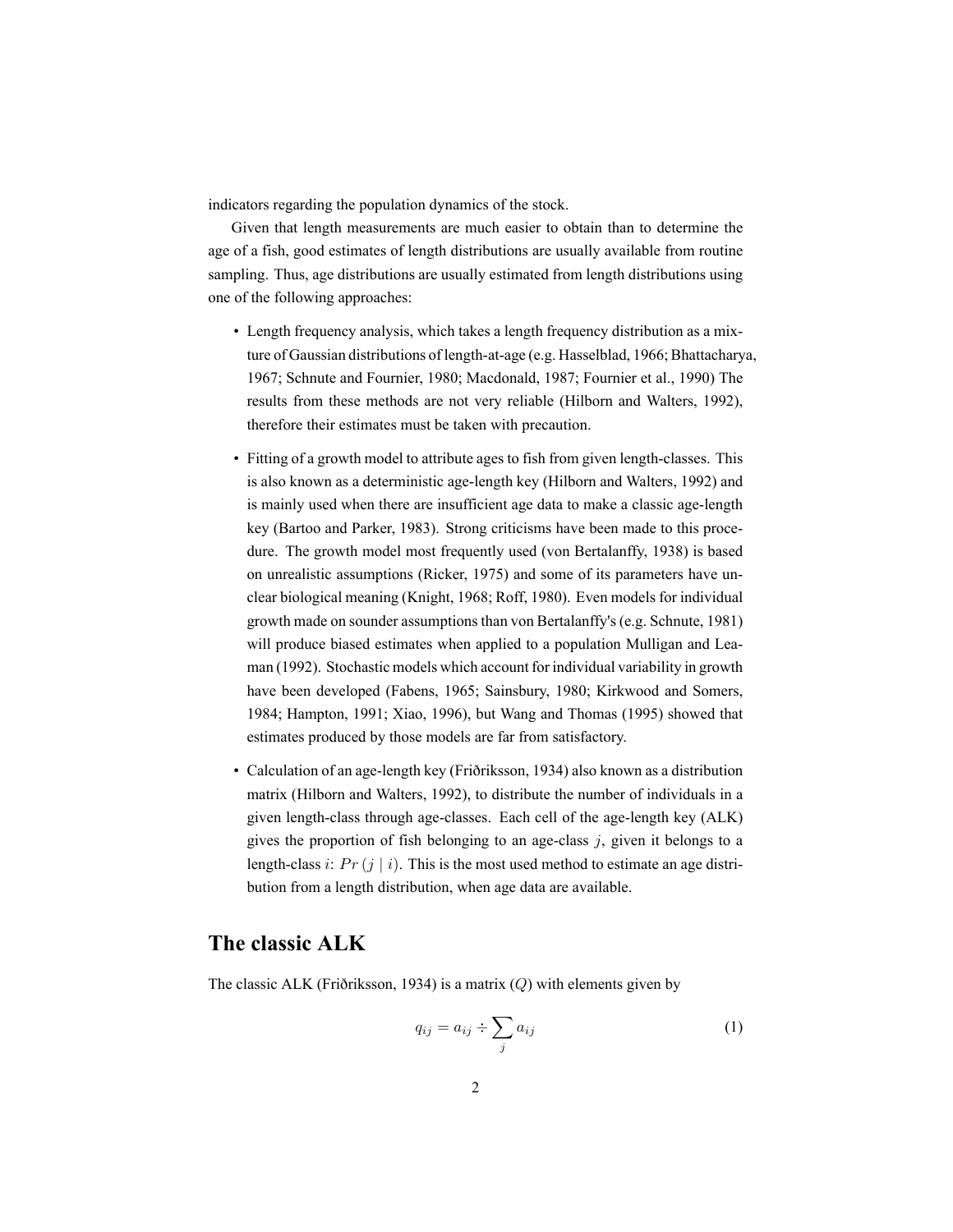where  $a_{ij}$  is the number of individuals with known age  $j$  in length-class  $i$ . The estimated number of individuals in a given length and age-class is

$$
n_{ij} = q_{ij} \times f_i \tag{2}
$$

where  $f_i$  is the number of fish in length-class  $i$ . From each column of this  $N$  matrix, the calculation of the proportion of each age-class  $(p_j)$ , of mean length-at-age  $(\bar{l}_j)$  and of the standard-deviation (SD) of length-at-age  $(\sigma_i)$  is straightforward. A classic ALK can be calculated from an  $A$  matrix and a  $f_i$  vector using function classic\_ALK in the ALKr package.

In the ideal case of application, a sample is taken from a given population, and the length of the fish in that sample is measured. Then, a subsample is taken from that sample (either by simple random sampling, or by random sampling stratified by lengthclass), and the ages of all fish in that subsample are determined, e.g. by analysing the otoliths or other rigid structures. Then, the ALK obtained from the subsample is used to estimate the age-frequencies of the fish in the initial sample. However, in fisheries research it is current practice to use ALKs obtained from a given population to lengthfrequency samples of other populations. For example, such a case would be to use an ALK made from a sample representing the catch of a given fleet in a given year, and use it with a length-frequency sample taken in another year. The two populations (the fish that were caught by that fleet in those two years) may have different characteristics, and in this case the use of the classic ALK relies on the basic assumption that  $Pr(j | i)$  must be the same in the catch of both years (Kimura, 1977; Westrheim and Ricker, 1978).

Several factors, such as different survival rates or recruitments in the two populations may cause this assumption to fail. For example, if the recruitment in the year of the length-frequency sampling was higher than in the year when the ALK was built, it is expected that the proportion of recruits in some length classes will be different in the ALK and in the length-frequency sample. In that case, the estimates will be biased positively or negatively depending on the relative difference between the two recruitments (Westrheim and Ricker, 1978). This assumption of the classic ALK must be checked particularly when the sampling for the ALK was made at a given time or place and one wishes to use it for estimating age distributions from length-frequency samples collected at a different time or place. When this assumption is not met the estimates produced by the ALK reflect the age structure of the sample used to construct it, independently of the real age structure underlying the length-frequency samples (Clark, 1981). Given that some of the factors contributing to this possible bias can be very variable across years (e.g. recruitment), in many cases it is usual to calculate a new ALK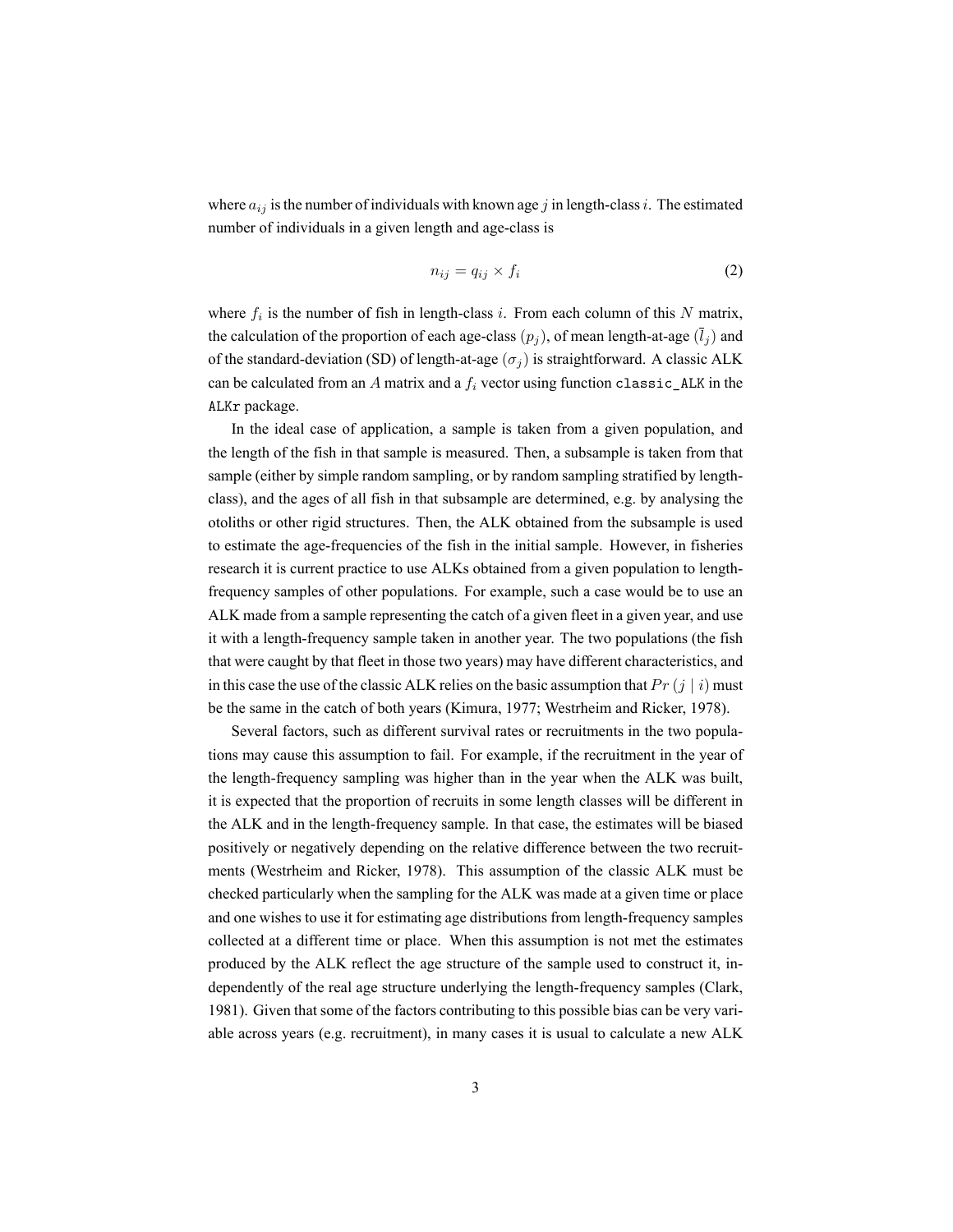every year.

The fact that the  $Pr(j | i)$  in a given ALK is different from those in the lengthfrequency data, does not imply that the inverse probabilities of being in a certain lengthclass, given being in a certain age-class  $(Pr(i | j))$  are also different. Taking the example of a variable recruitment, a higher number of individuals at recruitment age in the ALK sample than in the length-frequency sample will cause differences in the proportion of each age in the length-classes corresponding to recruits. However, the proportion of each length-class at recruitment age may remain similar in both samples. This means that by using the inverse probabilities  $Pr(i|j)$  instead of  $Pr(j|i)$  one can, in certain cases, loosen the basic assumption of the classic ALK. This is done using methods based of inverse ALKs.

#### **Method based on the classic ALK**

A method based on the classic ALK was described by Martin and Cook (1990) with the objective of improving the estimates of the mean length-at-age and SD of length-at-age, in relation to those obtained using the classic ALK. In this method the parameters of interest are calculated by minimising the function

$$
L = 2 \times \sum_{i} \left( f_i \times \log \frac{f_i}{\hat{f}_i} \right) + 2 \times \sum_{i} \sum_{j} \left( a_{ij} \times \log \frac{a_{ij}}{\hat{a}_{ij}} \right)
$$

where  $f_i$  is given by

$$
\hat{f}_i = \sum_i f_i \times \sum_j Pr(i, j)
$$

and  $\hat{a}_{ij}$  is given by

$$
\widehat{a}_{ij} = Pr(i,j) \times \sum_j a_{ij} \div \sum_j Pr(i,j).
$$

 $Pr(i, j)$ , the proportion of fish in length class *i* and age class *j*, is calculated as

$$
Pr(i,j) = p_j \times \left( \Phi \left( \frac{l_i + 0.5 - \bar{l}_j}{\sigma_j} \right) - \Phi \left( \frac{l_i - 0.5 - \bar{l}_j}{\sigma_j} \right) \right)
$$

where  $l_i$  is the length of fish in length class  $i$  and  $\Phi$  is the reduced Normal cumulative distribution function.

However, Murta (1998) has shown that this method performs poorly, with a high sensitivity to the initial values chosen for the optimization of the objective function.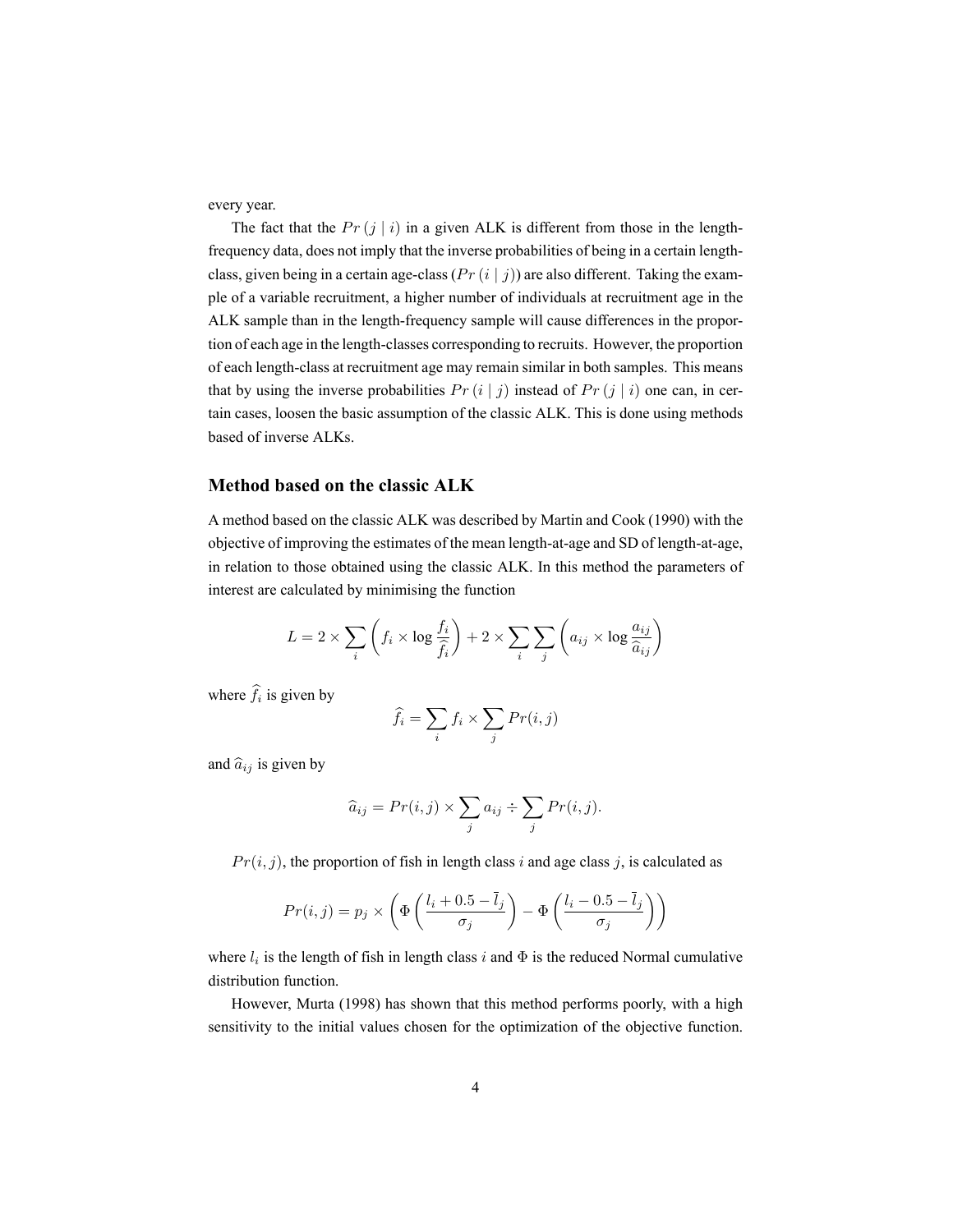These performance problems were later confirmed by one of the authors of the method (Martin, personal communication). Therefore, this method was excluded from the comparative review and from the software package described in this paper.

## **The inverse ALK**

Age data collection is time and money consuming, so several methods have been developed which may be applied with less restrictions than the classic ALK. All these methods are based on inverse ALKs, in which each cell gives the proportion of fish in a length-class, given it belongs to a certain age-class:  $Pr(i | j)$ . All methods based on inverse ALKs are used under the assumption that  $Pr(i | j)$  is the same in the sample used to obtain the inverse ALK and in the sample used to obtain the length-frequency distribution to which the ALK will be applied. With such methods it is possible to reduce the amount of new age data needed, using age data collected at a different time or place than the length-distribution sample. However, changes in the selectivity pattern of the gears used to obtain the different samples, or differences in growth rate between the populations from where the samples came would also invalidate the use of methods based on inverse ALKs, given that in those situations the probabilities  $Pr(i | j)$  are not the same in the inverse ALK and in the length-frequency samples.

The inverse ALK (Clark, 1981; Bartoo and Parker, 1983; Hilborn and Walters, 1992) corresponds to a matrix  $Q'$  that is calculated from a  $N_1$  matrix (see expression 2) as

$$
q'_{ij} = \hat{n}_{ij1} \div \sum_{i} \hat{n}_{ij1},
$$
\n(3)

where  $a_{ij1}$  and  $f_{i1}$  are the age and length data collected at time or place 1. This inverse ALK is then combined with the length distribution data *fi*2, from time or place 2, from which age data is not available, in order to estimate a matrix  $N_2$ . The elements of  $N_2$ are given by

$$
n_{ij2} = Inv(q_{ij}')^t \times f_{i2}
$$

where  $Inv(q'_{ij})^t$  is element of the transposed generalized inverse matrix of  $Q'$ , obtained by the method of singular value decomposition (Hilborn and Walters, 1992; Leon, 1994). The parameters of interest  $(p_{j2}, \bar{l}_{j2})$  and  $\sigma_{j2}$ ) are then calculated from *N*2. This is the most basic way of applying an inverse ALK, which may be prone to numerical problems, especially in the calculation of the generalized inverse matrix. An ALK calculated by this method can be obtained from a matrix *A* and two vectors *fi*<sup>1</sup> and *fi*<sup>2</sup> by calling function inverse\_ALK in package ALKr.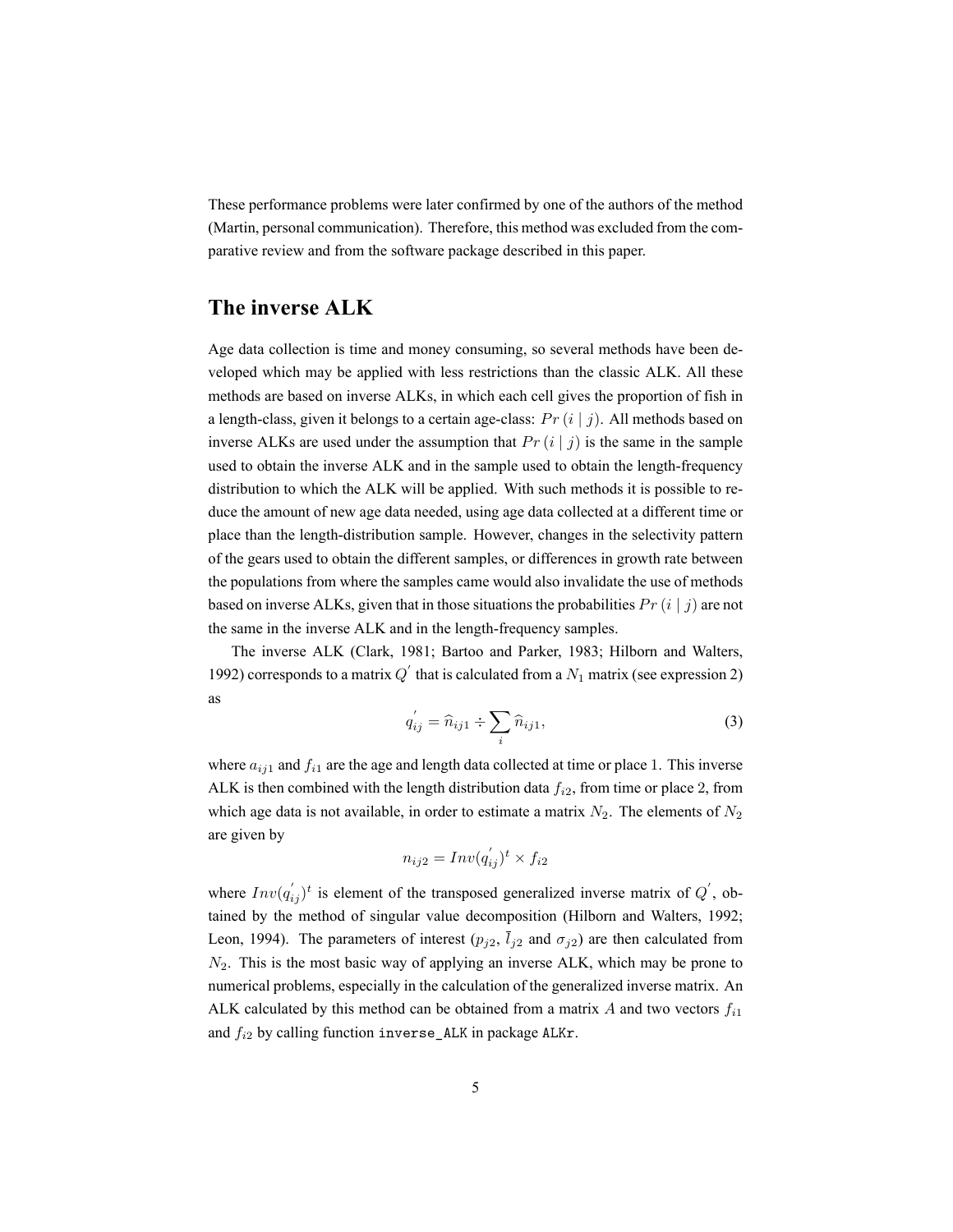#### **Methods based on the inverse ALK**

Given that the simple application of an inverse ALK by calculating its generalized inverse matrix is prone to numerical instability, several iterative methods have been described, which allow the use of an inverse ALK in a way that is numerically more robust. The first of those methods, and probably still the most popular one in fisheries research, was described by Kimura and Chikuni (1987). In this approach, an inverse ALK is initially obtained as in expression 3 and initial values are given to *pj*2. A classic ALK is then calculated:

$$
q_{ij2} = q'_{ij} \times p_{j2} \div \sum_j \left( q'_{ij} \times p_{j2} \right)
$$

and  $N_2$  is estimated as

 $n_{ii2} = f_{i2} \times q_{ii2}$ .

From this matrix, new  $p_{i2}$  are obtained and the process is repeated iteratively until convergence is achieved. Kimura and Chikuni's method can be used to calculate an ALK by calling function kimura\_chikuni in the ALKr package.

In a paper published later in the same year, Hoenig and Heisey (1987) describe a similar method, but with some refinements, and show that both Kimura and Chikuni's method and their own are similar applications of the Expectation-Maximization (EM) algorithm (Dempster et al., 1977). The EM algorithm is a family of methods sharing the same basic principles. Having an incomplete data set, a model to provide the expected values for the missing observations, and a way to calculate the maximum-likelihood estimates of the parameters of that model, a method based on the EM algorithm, such as the one by Kimura and Chikuni (1987), may include the following 4 steps (Schafer, 1997):

- 1. give initial values to the parameters;
- 2. complete the data set by calculating the expected values for the missing data using the model with the initial values for the parameters (E step);
- 3. using the complete data set, calculate the maximum-likelihood estimates of the parameters (M step);
- 4. with the new parameters' estimates, start a new iteration by recalculating the expected values of the missing data.

In their method, instead of using an inverse ALK that is kept fixed during the iterative process as Kimura and Chikuni (1987) did, Hoenig and Heisey (1987) calculate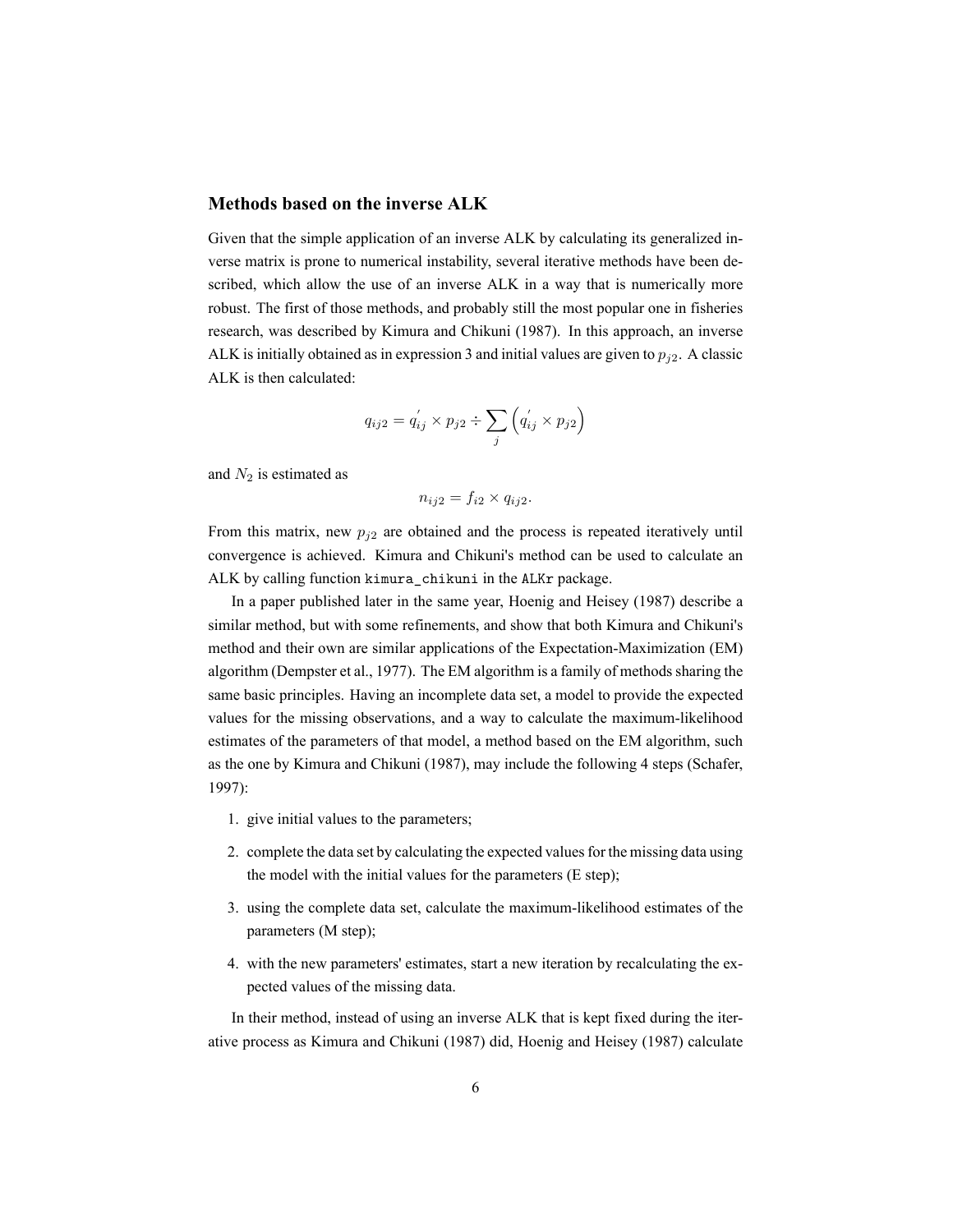the inverse ALK with all available data and make the inverse ALK (*Q ′* ) to be updated, together with the  $p_{j2}$  estimates, until convergence is achieved. Thus, the method has the following steps:

1. give initial values to  $N_2$  as

$$
n_{ij2} = f_{i2} \times \frac{n_{ij1}}{\sum_j n_{ij1}};
$$

2. calculate the inverse ALK using all available information:

$$
q'_{ij} = \frac{n_{ij1} + n_{ij2}}{\sum_{i} (n_{ij1} + n_{ij2})};
$$

- 3. calculate  $p_{j2} = \sum_i n_{ij2} \div \sum_i \sum_j n_{ij2}$ ;
- 4. update  $N_2$  as:

$$
n_{ij2} = f_{i2} \times \frac{q_{ij}^{'} \sum_{i} n_{ij2}}{\sum_{j} (q_{ij}^{'} \sum_{i} n_{ij2})};
$$

5. repeat steps 2 to 4 until convergence is achieved.

This method is included in the ALKr package as function hoenig\_heisey.

The method by Hoenig and Heisey (1987) was later extended to include any number of data sets with and without age data, in order to improve the quality of the estimates of the parameters of interest (Hoenig et al., 1993, 1994, 2002). Suppose we have some catch data sets with age data and others without age data (denoted respectively by *k* and *z*), for instance from different years or places. So  $a_{ijk}$  is an element of a matrix with the number of sampled fish by length-class (*i*) and age-class (*j*), from year *k*. This matrix can be obtained by simple random sampling or length-stratified sampling from the catches of year *k*. *fik* and *fiz* are elements of vectors with the number of fish caught by length-class, and  $p_{jk}$  and  $p_{jz}$  are the proportions (to be estimated) of the catches in each age class *j* in year (or place) *k* and *z*, respectively. The first step of the algorithm is to calculate a classic ALK for each of the data sets with catch data

$$
q_{ijk} = a_{ijk} \div \sum_j a_{ijk},
$$

and the corresponding number of fish caught in year *k*, by length and age-class:

$$
n_{ijk} = q_{ijk} \times f_{ik}.
$$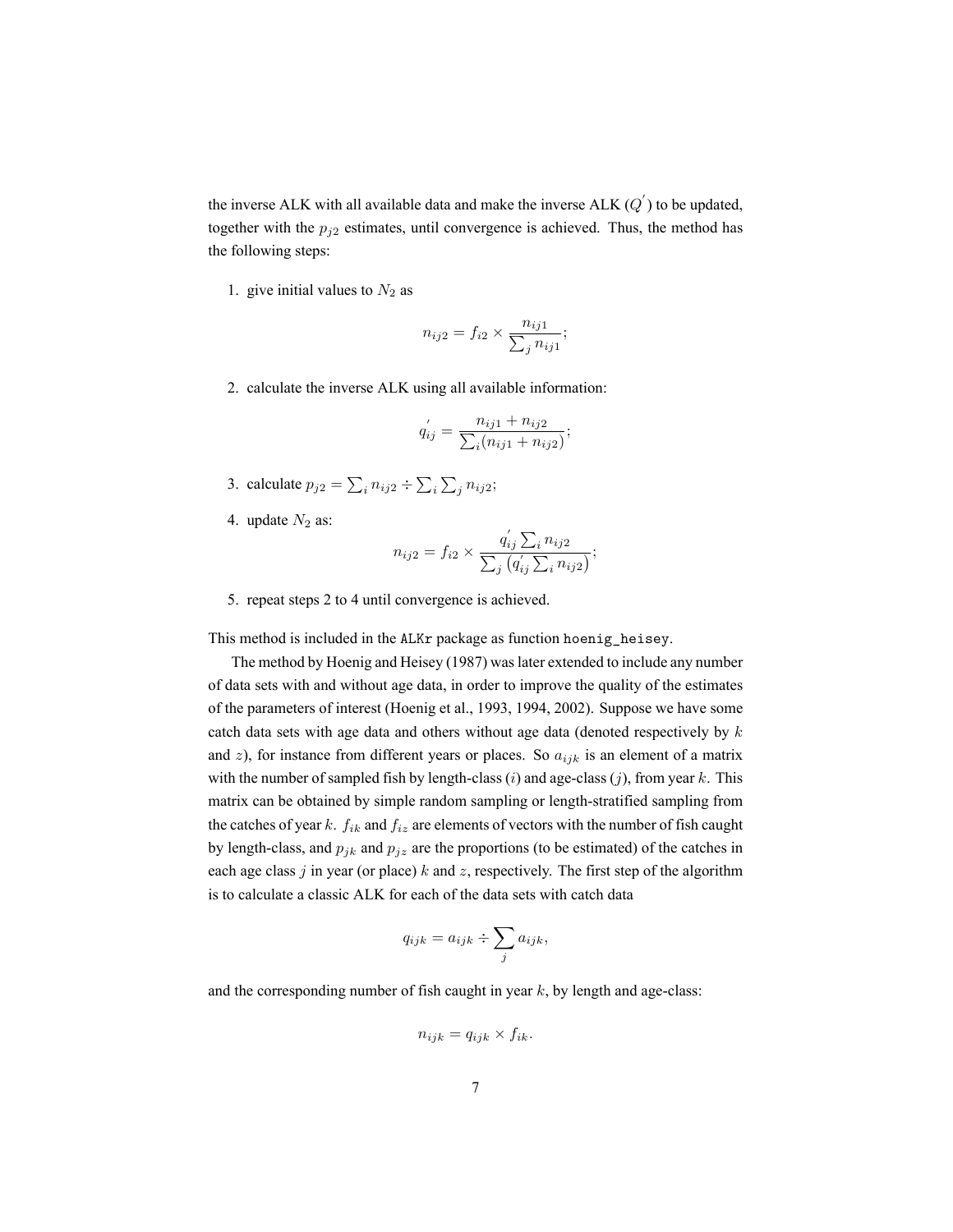Then, an inverse ALK is calculated using the data from all years with age data,

$$
q'_{ij} = \sum_{k} n_{ijk} \div \sum_{k} \sum_{i} n_{ijk},
$$

and initial values are given to the proportion of catches at age for the years (*z*) without age data  $(p_{jz})$ . With these, is then possible to give initial values for each matrix  $N_z$ , for the years (*z*) without age data:

$$
n_{ijz} = q'_{ij} \times p_{jz} \times \sum_i f_{iz}.
$$

Maximum-likelihood estimates (M step of the EM algorithm) for  $p_{jk}$  and  $p_{jz}$  are then obtained as

$$
\begin{cases}\n p_{jk} &= \sum_{i} n_{jk} \div \sum_{i} \sum_{j} n_{ijk} \\
 p_{jz} &= \sum_{i} n_{jz} \div \sum_{i} \sum_{j} n_{ijz}\n\end{cases} \tag{4}
$$

and an updated inverse ALK can then be calculated using all data sets,

$$
q'_{ij} = \frac{\sum_{k} n_{ijk} + \sum_{z} n_{ijz}}{\sum_{k} \sum_{i} n_{ijk} + \sum_{z} \sum_{i} n_{ijz}}.
$$
 (5)

The number of fish caught by length and age class in each year can be updated as

$$
\begin{cases}\n n_{ijk} = q_{ijk} \times \sum_{j} a_{ijk} + \frac{(f_{ik} - \sum_{j} a_{ijk}) \times q'_{ij} p_{jk}}{\sum_{j} (q'_{ij} \times p_{jk})} \\
 n_{ijz} = \frac{f_{iz} \times q'_{ij} \times p_{jz}}{\sum_{j} (q'_{ij} \times p_{jz})}\n\end{cases}
$$
\n(6)

and the iterative process continues by repeating expressions 4 to 6 until convergence occurs. In the ALKr package, this method is implemented by function hoenig.

Gascuel (1994) described another extension to the Kimura and Chikuni (1987) method, combining it with a model for the distribution of lengths at each age-class. For the description of this method, Gascuel (1994) had in mind fish species for which the age structure of the populations were traditionally estimated using length-frequency analysis (e.g. albacore from the East-Atlantic). In this method, the distribution of length at each age-class (the inverse ALK) is assumed to follow a Normal distribution

$$
q_{ij}' = \frac{1}{\sigma_j \sqrt{2\pi}} \times \exp\left(-\frac{(l_i - \overline{l}_j)^2}{2\sigma_j^2}\right),\,
$$

where the SD of length at age,  $\sigma_j$ , is given by a linear model as a function of three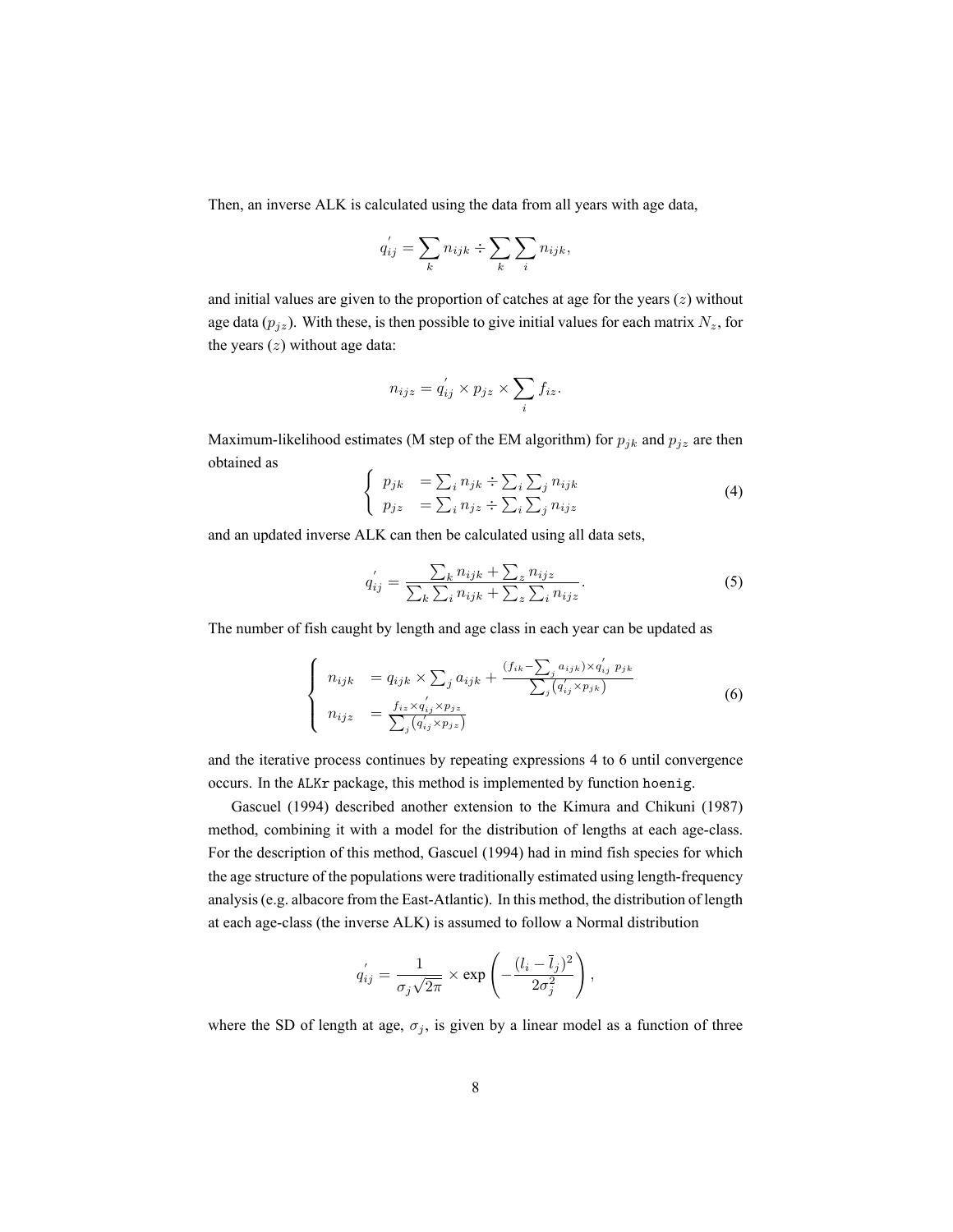parameters,  $\alpha$ ,  $\beta$ , and  $\gamma$ :

$$
\sigma_j = \alpha + \beta \times \bar{l}_j + \gamma \times \Delta \bar{l}_j,
$$

where ∆*l<sup>j</sup>* is the difference between the mean lengths at age-class *j* and age-class *j−*1. For each combination of values of these three parameters, the inverse ALK is applied to the length frequency data using an iterative procedure similar to the one described by Kimura and Chikuni (1987):

- 1. initial values are given to the  $p_{j2}$ ;
- 2. an iterative process is initiated by calculating an estimate for  $f_{i2}$ :

$$
\widehat{f}_{i2} = \sum_{j} \left( p_{j2} \times q'_{ij} \right) \times \sum_{i} f_{i2};
$$

3. new estimates for  $p_{i2}$  are then obtained, to be used in the next iteration:

$$
p_{j2}^{next} = \sum_{i} \left( p_{j2}^{previous} \times q_{ij}^{'} \times \frac{f_{i2}}{\hat{f}_{i2}} \right);
$$

4. steps 2 and 3 alternate until convergence is reached.

The parameters of interest can then be calculated from the matrix  $N_{ij2}$ ,

$$
n_{ij2} = p_{j2}^{final} \times q_{ij}^{'} \times \sum_{i} f_{i2},
$$

where  $p_{j2}^{final}$  is the  $p_{j2}$  from the last iteration. The best estimates for the parameters  $\alpha$ ,  $β$ , and  $γ$  are then obtained with an optimization process that minimizes the differences between  $f_{i2}$  and  $\hat{f}_{i2}$ . The function gascuel included in the ALKr package implements this method, using Nelder and Mead (1965) ``simplex'' method for the optimization procedure.

## **Procedure for the comparison of methods**

Given the availability of the different methods described above, based on classic and inverse ALKs, some of them are expected to perform better than others. Therefore, we use simulated data to compare those methods in terms of precision and accuracy. A total of 6 methods based on ALKs are compared: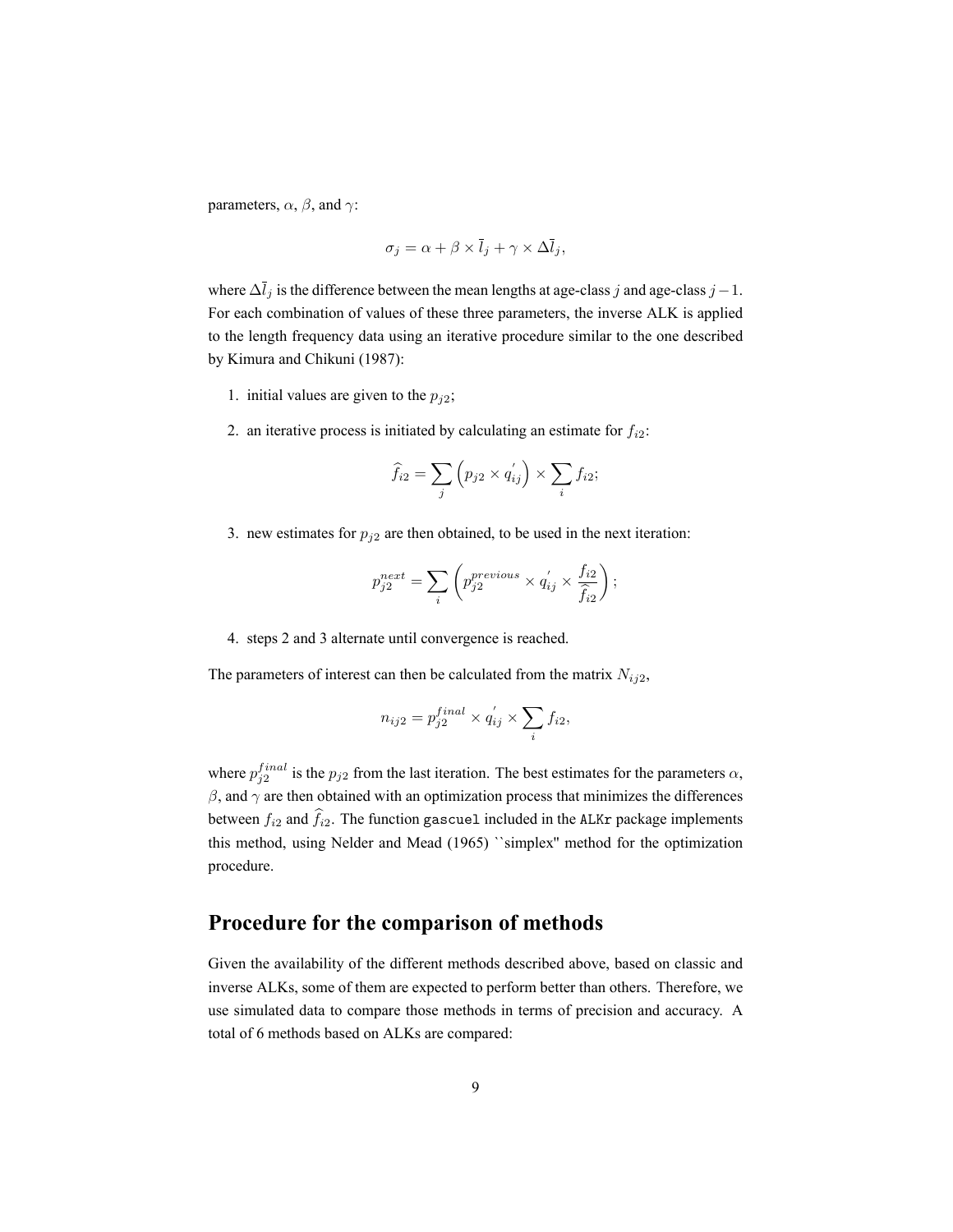- the classic ALK (Friðriksson, 1934);
- the inverse ALK (Clark, 1981; Bartoo and Parker, 1983; Hilborn and Walters, 1992);
- an iterative application of the inverse age-length key with the EM algorithm (Kimura and Chikuni, 1987);
- a refinement of Kimura and Chikuni (1987) method proposed by Hoenig and Heisey (1987);
- using prior and current information to estimate age composition with the EM algorithm (Hoenig et al., 1993, 1994, 2002);
- applying inverse ALKs as described by Gascuel (1994).

The first method was applied to data sets that were simulated as if both the length frequency data and the age data were obtained from the same population, which is in accordance with the classic ALK assumption. The other five methods were applied to data sets simulated as if there were length frequency and age data from one population, and just length frequency data from another population with a slightly different demographic structure, to which we wish to apply an inverse ALK.

#### **Data simulation**

The generation of the input data used for all methods is described in detail by Murta (1998). The simulated data sets correspond to two *Trachurus trachurus* (Horse mackerel) populations sampled in 1992 and 1993 during bottom-trawl research surveys off the Portuguese coast. In this context we use the term population in its statistical meaning, not in the biological one. The length distributions were taken from the survey's data base, and the distribution of those individuals through age classes was done as follows:

- 1. Mean-lengths-at-age were defined based on the existing data for the species, and were assumed to remain constant in time (therefore, the fish caught in 1992 and 1993 had the same growth rate).
- 2. Standard deviations (SD) of length-at-age for age 0 was defined as  $\sigma_0 = 2$  and for age 15+ as  $\sigma_{15+} = 4$ . The SD for the other age classes were defined as

$$
\sigma_j = \sigma_0 + \frac{(\sigma_{15+} - \sigma_0) \times (\overline{l}_j - \overline{l}_0)}{\overline{l}_{15+} - \overline{l}_0}
$$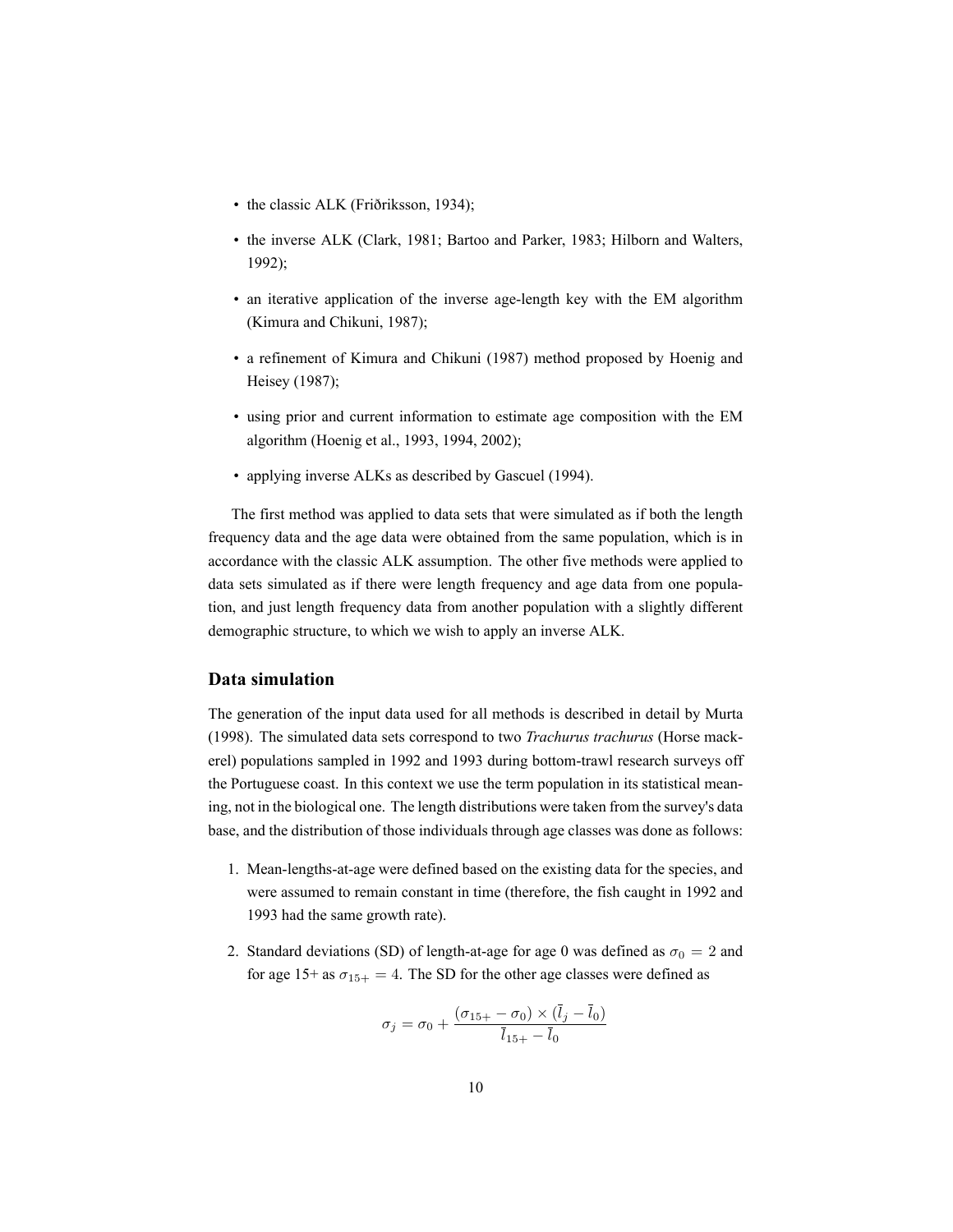where  $\bar{l}_j$  is the mean length at age *j*.

- 3. The proportion of each age-class in each population were calculated by applying the classic age-length keys made in each year to the length distributions of the corresponding year.
- 4. An inverse age-length key, giving the probability on an individual belonging to length-class *l* given it belongs to age-class *j* (Pr(*i | j*)), which is common to both populations, was calculated assuming a Normal distribution of lengths at age:

$$
Pr(i | j) = \Phi\left(\frac{l_{i+0.5,j} - \overline{l}_j}{\sigma_j}\right) - \Phi\left(\frac{l_{i-0.5,j} - \overline{l}_j}{\sigma_j}\right),
$$

where  $\Phi$  is the cumulative distribution function of the Normal distribution.

5. Finally, the probability of an individual being in age-class *j* and length-class *i* in data set *d* was given by  $Pr(i, j)_d = Pr(i | j) \cdot j$ .

The simulated data are included in the ALKr package as data set hom, in which items N1992 and N1993 are matrices containing the number of individuals of a given age (columns) in each length class (rows) collected in 1992 and 1993. Items F1992 and F1993 are the row sums of N1992 and N1993, that is, they contain the number of fish in each length class.

```
> library(ALKr)
> data(hom)
> hom$N1992
```

|    | Ω       | 1             | 2             | 3   | 4   | 5  | 6  |          | 8        | 9        | 10 | 11 | 12 | 13 | 14 | 15                |  |
|----|---------|---------------|---------------|-----|-----|----|----|----------|----------|----------|----|----|----|----|----|-------------------|--|
| 7  | 1       | 1             | 0             | 0   | 0   | 0  | 0  | $\Omega$ | 0        | 0        | Ω  | 0  | 0  | Ω  |    |                   |  |
| 8  | 8       | 10            | O             | 0   | 0   | 0  | Ω  | ი        | Ω        | 0        | Ω  | Ω  | 0  | Ω  | Ω  | O                 |  |
| 9  | 42      | 53            | 0             | 0   | 0   | 0  | Ω  | O        | Ω        | Ω        | Ω  | Ω  | 0  | Ω  | ი  | $\mathbf{\Omega}$ |  |
| 10 | 173     | 235           | 1             | 0   | 0   | 0  | 0  | O)       | Ω        | 0        | 0  | Ω  | 0  | Ω  | O  | U                 |  |
| 11 | 562     | 836           | 4             | 0   | 0   | 0  | 0  | Ω        | 0        | 0        | 0  | Ω  | 0  | Ω  | Ω  | U                 |  |
|    | 12 1424 | 2380          | 14            | 0   | 0   | 0  | Ω  | ი        | Ω        | 0        | O  | Ω  | 0  | 0  | Ω  | O                 |  |
|    | 13 2828 | 5422          | 50            | 1   | 0   | 0  | Ω  | 0        | Ω        | 0        | Ω  | ი  | 0  | O  | ი  | $\mathbf{\Omega}$ |  |
| 14 | 4394    | 9887          | 145           | 5   | 1   | 0  | 0  | ი        | Ω        | 0        | 0  | Ω  | 0  | Ω  | O  | $\mathbf{\Omega}$ |  |
|    |         | 15 5344 14433 | 356           | 15  | 2   | 0  | 0  | O        | Ω        | 0        | 0  | Ω  | 0  | Ω  | Ω  | U                 |  |
|    | 16 5089 | 16865         | 739           | 42  | 7   | 1  | O  | O        | Ω        | Ω        | Ω  | Ω  | 0  | Ω  | Ω  | O                 |  |
| 17 |         | 3793 15776    | 1293          | 99  | 18  | 2  | ∩  | U        | ∩        | Ω        | Ω  | ∩  | 0  | O  | O  |                   |  |
| 18 | 2213    | 11814         | 1911          | 203 | 43  | 5  |    | O        | Ω        | 0        | 0  | Ω  | Ω  | Ω  | ი  | U                 |  |
| 19 | 1011    |               | 7081 2382 364 |     | 89  | 13 | 2  |          | $\Omega$ | $\Omega$ | 0  | Ω  | 0  | 0  | Ω  |                   |  |
| 20 | 361     |               | 3398 2507     | 567 | 161 | 28 | 4  | 2        | 1        | $\Omega$ | Ω  | Ω  | 0  | O  | O  | ი                 |  |
| 21 | 101     | 1305          | 2226 769 258  |     |     | 53 | 10 | 4        | 1        | 1        |    | ∩  | Ω  | ∩  |    |                   |  |
| 22 | 22      | 401           | 1668 908 366  |     |     | 89 | 19 | 8        | 3        | 2        |    | 0  | 0  | 0  | Ω  |                   |  |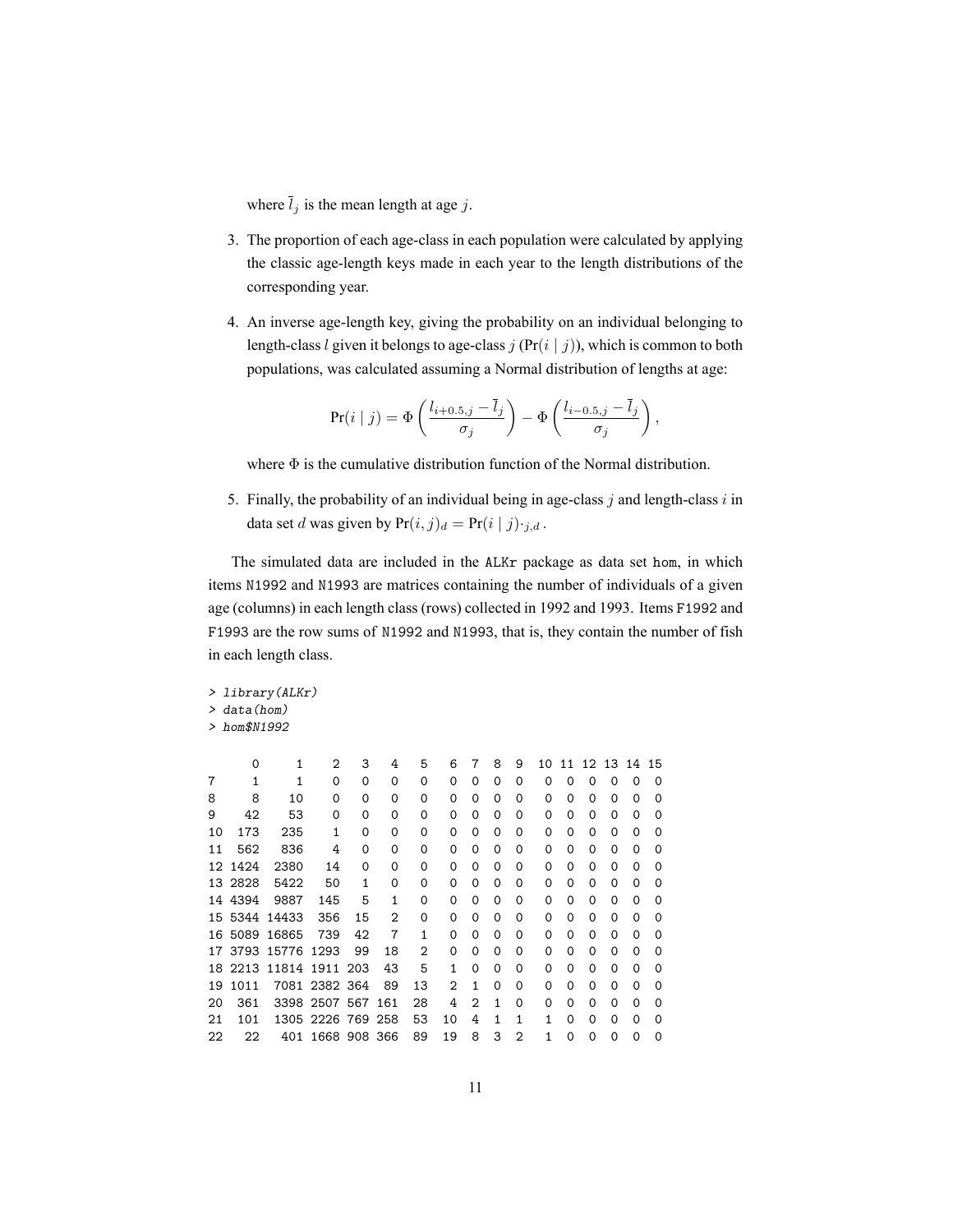| 23             | 4        | 99          | 1055 934 457   |                 |              | 136  | 33                       | 16           | 6              | 3              | 3         | 1              | 0              | 0            | 0              | 0                       |
|----------------|----------|-------------|----------------|-----------------|--------------|------|--------------------------|--------------|----------------|----------------|-----------|----------------|----------------|--------------|----------------|-------------------------|
| 24             | 1        | 19          |                | 563 836 505 186 |              |      | 53                       | 27           | 11             | 7              | 6         | 1              | 0              | 0            | 0              | 0                       |
| 25             | 0        | 3           |                | 254 651 493 227 |              |      |                          | 77 42        | 19             | 12             | 12        | 3              | $\mathbf{1}$   | 0            | 0              | $\Omega$                |
| 26             | 0        | 0           |                | 96 442 425 248  |              |      | 102 60 30 20             |              |                |                | 21        | 5              | $\overline{2}$ | $\mathbf{1}$ | 0              | $\Omega$                |
| 27             | 0        | 0           | 31             |                 |              |      | 261 323 242 121 77 43 30 |              |                |                | 35        | 9              | 4              | $\mathbf{1}$ | 0              | $\Omega$                |
| 28             | 0        | 0           | 8              |                 |              |      | 134 217 212 131 91 56 42 |              |                |                | 54        | 14             | 6              | 2            | $\mathbf{1}$   | $\Omega$                |
| 29             | $\Omega$ | $\Omega$    | $\overline{2}$ | 60              |              |      | 129 166 128 98 68 55     |              |                |                |           | 78 21          | 10             | 3            | $\mathbf{1}$   | $\Omega$                |
| 30             | 0        | 0           | 0              | 23              | 67           |      | 117 114 96 75 65         |              |                |                | 103 29    |                | 14             | 4            | $\mathbf{1}$   | 0                       |
| 31             | 0        | 0           | 0              | 8               | 31           | 73   |                          |              | 92 86 77 71    |                | 126 37    |                | 20             | 6            | 2              | $\mathbf 0$             |
| 32             | 0        | 0           | 0              | 2               | 13           | 41   |                          |              | 67 70 72 72    |                | 143 43    |                | 25             | 7            | 3              | 1                       |
| 33             | 0        | 0           | 0              | 1               | 5            | 21   | 45                       |              | 52 61 67       |                | 151 48    |                | 30             | 9            | 3              | 1                       |
| 34             | 0        | $\Omega$    | 0              | $\Omega$        | $\mathbf{1}$ | 9    |                          |              | 27 35 48 57    |                | 148 49 34 |                |                | 10           | 4              | $\mathbf{1}$            |
| 35             | 0        | 0           | 0              | 0               | $\Omega$     | 4    | 15                       |              | 22 35 45       |                | 134 46 35 |                |                | 11           | 5              | 1                       |
| 36             | 0        | 0           | 0              | 0               | 0            | 1    | $\overline{7}$           |              | 12 23 33       |                | 113 41 34 |                |                | 11           | 5              | 2                       |
| 37             | 0        | 0           | 0              | 0               | $\Omega$     | 0    | 3                        | 6            | 14             | 22             |           | 88 34          | 31             | 10           | 5              | 2                       |
| 38             | 0        | $\mathbf 0$ | 0              | 0               | 0            | 0    | $\mathbf{1}$             | 3            | 8              | 13             |           | 63 26 26       |                | 9            | 5              | 2                       |
| 39             | 0        | 0           | 0              | $\Omega$        | 0            | 0    | 0                        | $\mathbf{1}$ | 4              | 8              |           | 42 18          | 21             | 7            | 4              | 1                       |
| 40             | $\Omega$ | 0           | 0              | $\Omega$        | $\Omega$     | 0    | 0                        | $\Omega$     | $\overline{2}$ | 4              | 26        | 12             | 15             | 6            | 3              | 1                       |
| 41             | 0        | 0           | 0              | $\Omega$        | 0            | 0    | 0                        | 0            | $\mathbf{1}$   | $\overline{2}$ | 15        | $\overline{7}$ | 10             | 4            | $\overline{2}$ | 1                       |
| $>$ hom\$F1992 |          |             |                |                 |              |      |                          |              |                |                |           |                |                |              |                |                         |
| $\overline{7}$ | 8        |             | 9              | 10              |              | 11   | 12                       |              | 13             |                | 14        |                | 15             |              | 16             | 17                      |
| $\overline{2}$ | 18       |             | 95             | 409             |              | 1402 | 3818                     |              | 8301           |                |           |                |                |              |                | 14432 20150 22743 20981 |
| 18             | 19       |             | 20             | 21              |              | 22   | 23                       |              | 24             |                | 25        |                | 26             |              | 27             | 28                      |
| 16190          | 10943    |             | 7029           | 4729            |              | 3487 | 2747                     |              | 2215           |                | 1794      |                | 1452           |              | 1177           | 968                     |
| 29             | 30       |             | 31             | 32              |              | 33   | 34                       |              | 35             |                | 36        |                | 37             |              | 38             | 39                      |
| 819            | 708      |             | 629            | 559             |              | 494  | 423                      |              | 353            |                | 282       |                | 215            |              | 156            | 106                     |
| 40             | 41       |             |                |                 |              |      |                          |              |                |                |           |                |                |              |                |                         |
| 69             | 42       |             |                |                 |              |      |                          |              |                |                |           |                |                |              |                |                         |
|                |          |             |                |                 |              |      |                          |              |                |                |           |                |                |              |                |                         |

A total of 1000 length-stratified replicates were drawn from the data simulated using the 1992 length distribution, with a fixed sample size of 10 individuals per length class. If there were not enough individuals on a given length class, then all individuals were sampled. Each of these samples mimics the process of sampling a number of fish from each length class and determining their age by otolith reading. These 1000 samples are also a part of the hom data set, as a list named otoliths.

#### *> hom\$otoliths[[1]]*

|  |  |  |  |  |  |  | 0 1 2 3 4 5 6 7 8 9 10 11 12 13 14 15 |  |
|--|--|--|--|--|--|--|---------------------------------------|--|
|  |  |  |  |  |  |  | 71100000000000000                     |  |
|  |  |  |  |  |  |  | 8 5 5 0 0 0 0 0 0 0 0 0 0 0 0 0 0     |  |
|  |  |  |  |  |  |  | 95500000000000000                     |  |
|  |  |  |  |  |  |  | 10 5 5 0 0 0 0 0 0 0 0 0 0 0 0 0      |  |
|  |  |  |  |  |  |  | 116400000000000000                    |  |
|  |  |  |  |  |  |  | 125500000000000000                    |  |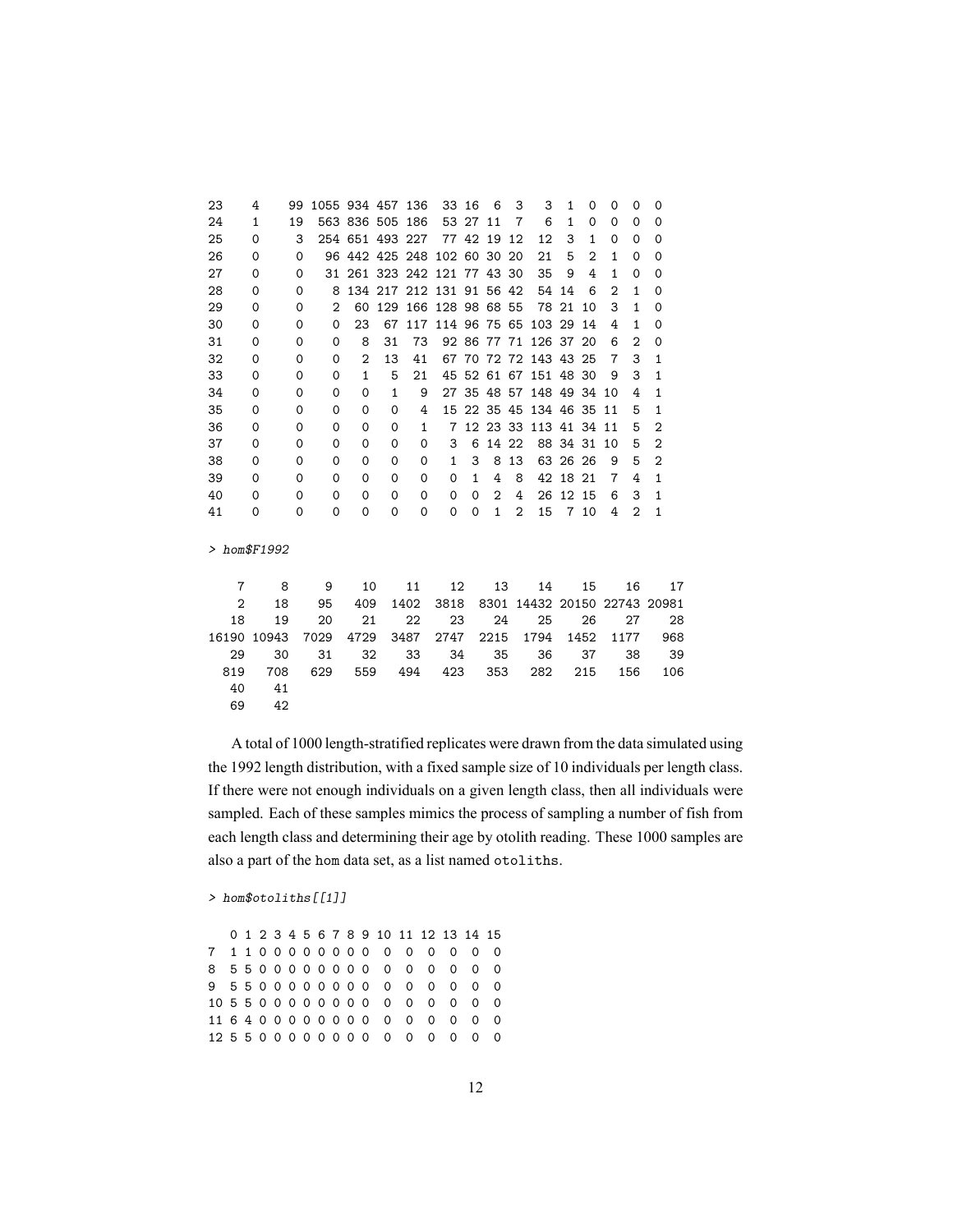#### **ALK generation**

The classic age-length key was applied to each bootstrap replicate and to the 1992 length distribution, while each of the other methods was applied using the 1992 length distribution and each bootstrap replicate as the data set with age data, and the 1993 length distribution as the data set without age data. The proportion of each age in the catch  $(p_i)$ , mean length at age  $(\bar{l}_i)$  and the standard deviation of length at age  $(\sigma_i)$  were calculated for each resulting ALK, resulting in a total of 48 parameters per method (3 parameters *×* 16 age-classes).

```
> attach(hom)
> results <- list(
   + cALK = lapply(otoliths,
                + function(x) summary(classic_ALK(x, F1992))),
+ invALK = lapply(otoliths,
+ function(x) summary(inverse_ALK(x, F1992, F1993))),
+ kc = lapply(otoliths,
```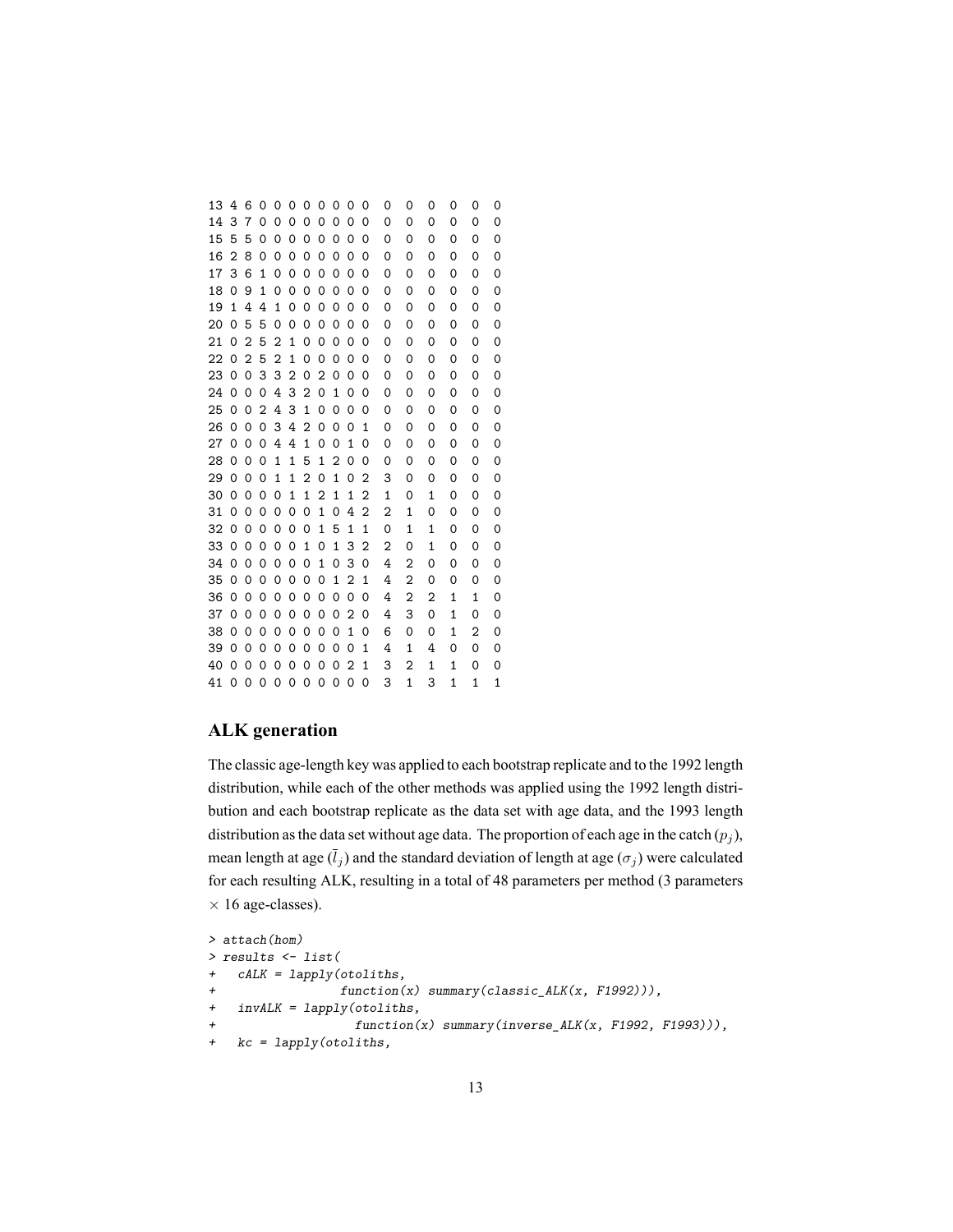```
+ function(x) summary(kimura_chikuni(x, F1992, F1993))),
+ hh = lapply(otoliths,
+ function(x) summary(hoenig_heisey(x, F1992, F1993))),
+ hoenig = lapply(otoliths,
+ function(x) summary(hoenig(list(x), list(F1992),
                                       + list(F1993))[[1]])),
   + gascuel = lapply(otoliths,
                 + function(x) summary(gascuel(x, F1992, F1993,
+ initial_values = c(0.1, 0.07, 0.06)))))
> detach(hom)
```
The relative performance of each method was assessed by calculating the bias and variance of the estimates of these parameters. The difference between the estimate of each parameter and its corresponding value on the original data was calculated for each sample, and from these values the mean-squared error of the parameter.

```
> MSE <- list(
+ mean_lj = sapply(results, function(x) apply(sapply(x,
            + function(y) (y$mean_lj - hom$lmed)^2), 1,
                                  + mean, na.rm = TRUE)),
+ var_lj = sapply(results, function(x) apply(sapply(x,
+ function(y) (y$var_lj - hom$stdv)^2), 1,
+ mean, na.rm = TRUE)),
+ pj = sapply(results[-1], function(x) apply(sapply(x,
+ function(y) (y$pj - hom$pj_1993)^2), 1,
+ mean, na.rm = TRUE)))
> MSE[["pj"]] <- cbind(MSE[["pj"]],
+ cALK = apply(sapply(results[["cALK"]],
+ function(y) (y$pj - hom$pj_1992)^2),
+ 1, mean, na.rm = TRUE))
```
#### **Age slicing**

.

Age slicing is a commonly used method of estimating age distributions from length distributions based on a given growth model (see Introduction), often von Bertalanffy's growth curve. The performance of this approach was also compared with the ALK models implemented by the ALKr package, namely its estimates of the proportion of age in the population  $(p_i)$ .

Von Bertalanffy's growth model defines length *l* as a function of age *a*, an assymptotic maximum length  $L_{\infty}$ , a growth rate *K* and a theoretical length at age 0,  $t_0$ :

$$
l = L_{\infty} \times (1 - \exp(-K \times (a - t_0)))
$$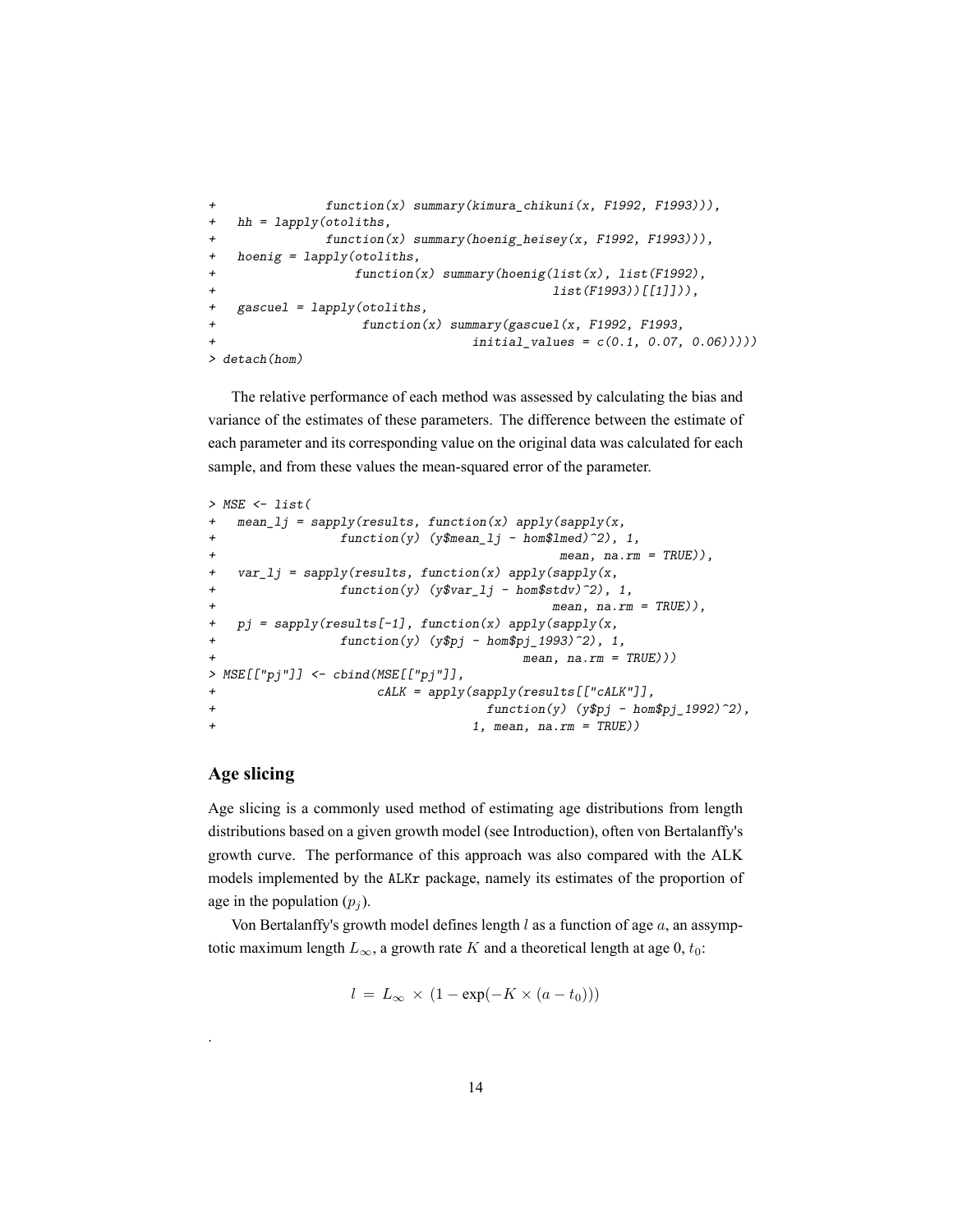As these parameters were unavailable for the horse mackerel population being studied, the length/age data was used to estimate them by non-linear regression.

```
> library(reshape)
> mN1992 <- melt(hom$N1992)
> mN1992 <- data.frame(l = rep(mN1992[, 1], mN1992[, 3]),
                    + a = rep(mN1992[, 2], mN1992[, 3]))
> vb_params <- nls(l ~ Linf * (1 - exp(-K * (a - t0))),
                 + data = mN1992,
+ start = list(Linf = 42, K = 0.18, t0 = -0.5))$m$getPars()
> vb_params
      Linf K t0
```
Figure 1 shows the resulting growth curve against the length-at-age distributions.

```
> library(ggplot2)
> vb_curve <- function(a, vb) {
             + vb["Linf"] * (1 - exp(-vb["K"] * (a - vb["t0"])))
+ }
> vb_plot <- ggplot(mN1992) +
+ theme_bw() +
+ geom_violin(aes(x = a, y = l, group = a), adjust = 2.5) +
+ stat_function(fun = vb_curve, args = list(vb = vb_params),
                 + colour = "red", geom = "line") +
+ labs(x = "Age (years)", y = "Length (cm)")
```
54.98434344 0.06403416 -4.68226399

Age slicing was then applied to estimate the proportion of each age class in the population.

```
> age_slicing <- function(fi, li = as.numeric(names(fi)), vb,
+ age_limits, timing = 0.5) {
+
+ age <- floor(vb["t0"] - log(1 - pmin(li / vb["Linf"], 1 - 1e-16)) /
+ vb["K"] + timing)
+ age <- pmax(pmin(age, age_limits[2]), age_limits[1])
+ age <- factor(age, levels = age_limits[1]:age_limits[2])
+
+ tapply(fi, age, sum) / sum(fi)
+ }
> pj_age <- age_slicing(hom$F1992,
+ vb = vb_params,
+ age_limits = c(0, 15))
> pj_age
        0 1 2 3 4
```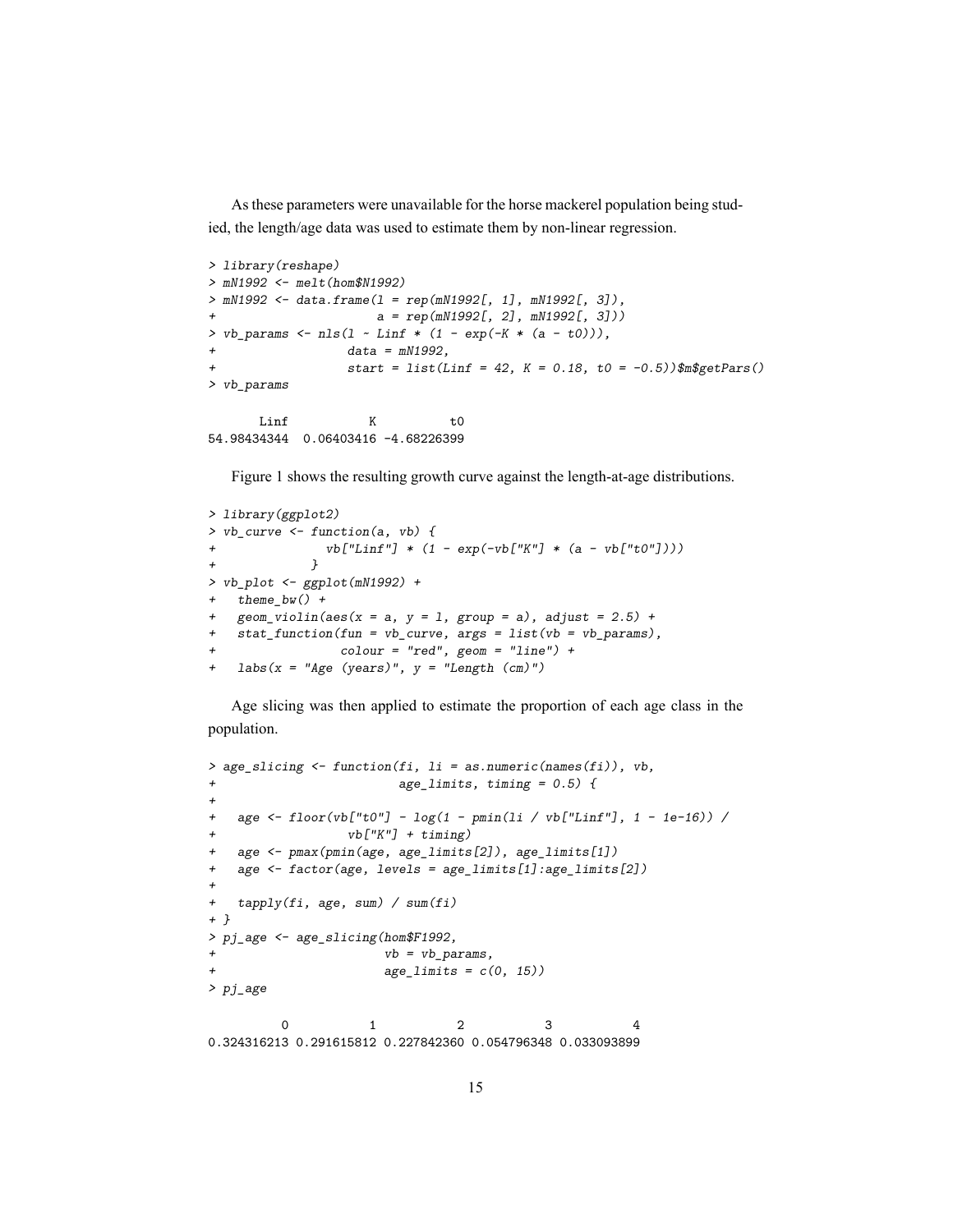

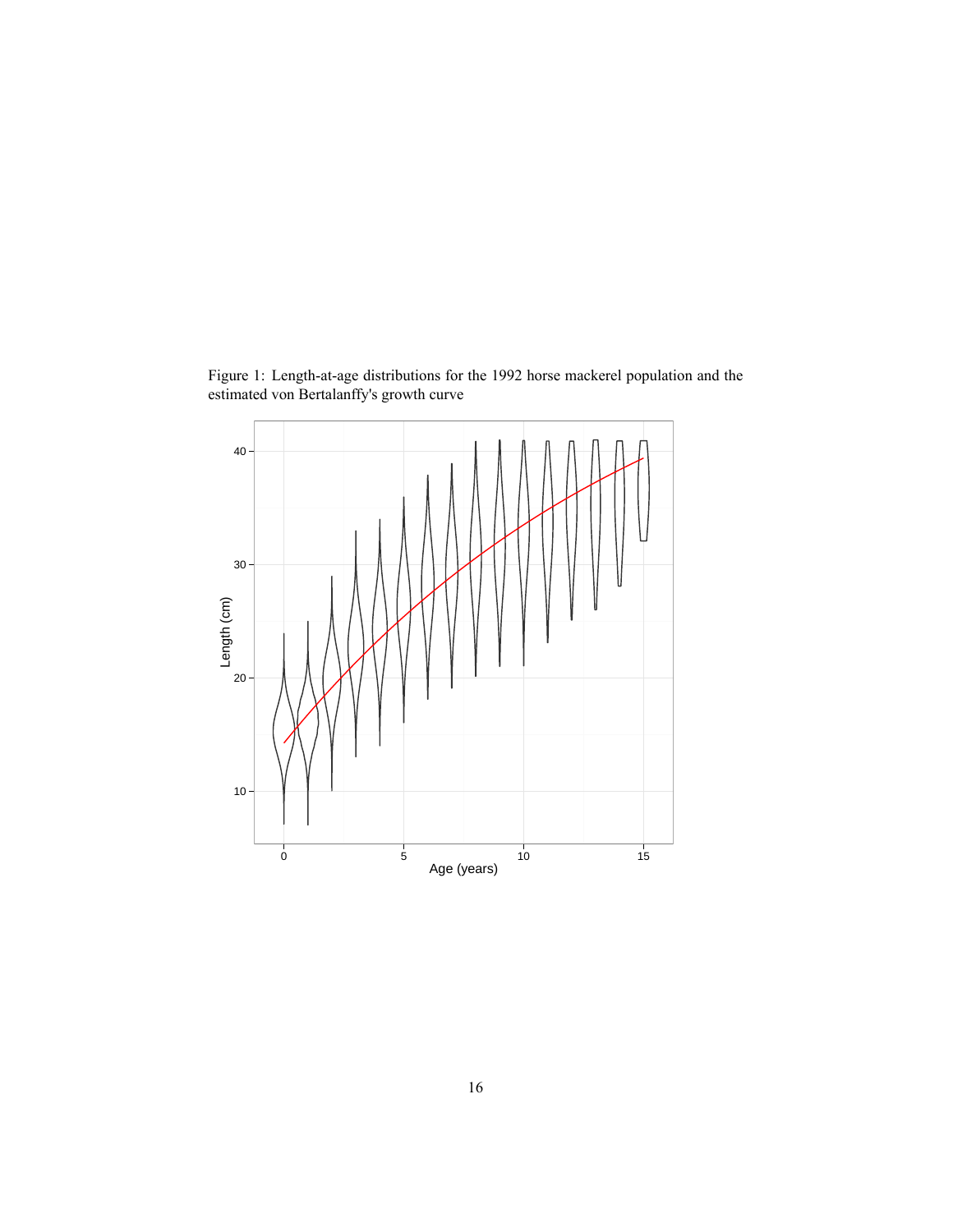```
5 6 7 8 9
0.021649093 0.014306009 0.005462294 0.008917079 0.003728233
      10 11 12 13 14
0.006115902 0.002354322 0.001880790 0.001433936 0.001040437
      15
0.001447275
```
The squared error of these estimates was then appended to the previous results.

*> MSE[["pj"]] <- cbind(MSE[["pj"]], age\_slicing = (pj\_age - hom\$pj\_1992)^2)*

## **Results**

Figure 2 and tables 1 to 3 show the mean squared error (MSE) for the mean length-atage, variance of length-at-age and proportion of age in the population for each of the ALK methods evaluated, as well as the squared error of the proportion of age in the population obtained by age slicing.

```
> mMSE <- melt(MSE)
> names(mMSE) <- c("Age", "Method", "MSE", "Variable")
> mMSE$Method <- factor(mMSE$Method,
   + levels = c("cALK", "invALK", "kc", "hh",
               + "hoenig", "gascuel", "age_slicing"),
+ labels = c("Classic ALK", "Inverse ALK", "K & C", "H & H",
+ "Hoenig et al.","Gascuel", "Age slicing"))
> mMSE$Variable <- factor(mMSE$Variable,
+ levels = c("mean_lj", "var_lj", "pj"),
+ labels = c("Mean length-at-age", "Variance of length-at-age",
               + "Proportion of age"))
> mse_plot <- ggplot(mMSE) +
+ theme_bw() +
   + geom_line(aes(x = Age, y = MSE, colour = Method)) +
  + facet_wrap(~Variable, ncol = 1, scale = "free_y") +
   + scale_y_log10() +
    + scale_colour_manual(values = c("#F92713", "#5A7A83", "#6CA11D", "#BD1C5B",
                                   + "#A7D8C8", "#E0AA08", "#295A00"))
```
The results clearly illustrate the problems of the Inverse ALK method, which shows very large MSE of its estimates of mean length-at-age  $(\bar{l}_i)$  and variance of length-atage ( $\sigma$ <sub>*j*</sub>), and also has the worst proportion of age in the population ( $p$ <sub>*j*</sub>) estimates. All other methods present similar MSE of their  $\bar{l}_i$  estimates, although the Hoenig & Heisey method shows a slightly worse performance on the higher age classes.

With respect to  $p_j$  estimates, the Classic ALK shows good performance on lower age classes, but average results on higher classes, where both Kimura  $\&$  Chikuni and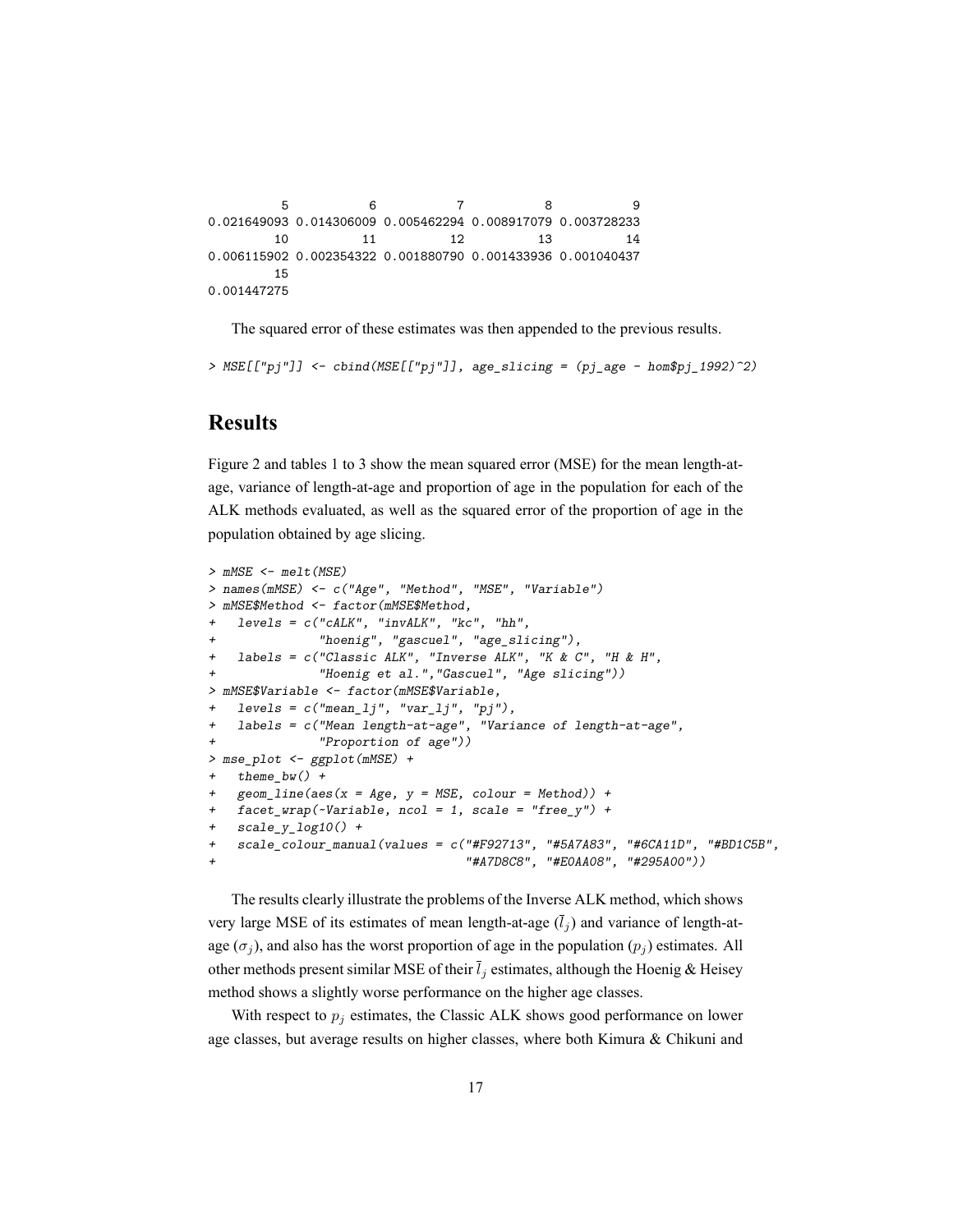

Figure 2: Mean squared errors (MSE) of the mean length-at-age, variance of length-atage and proportion of age in the population for each method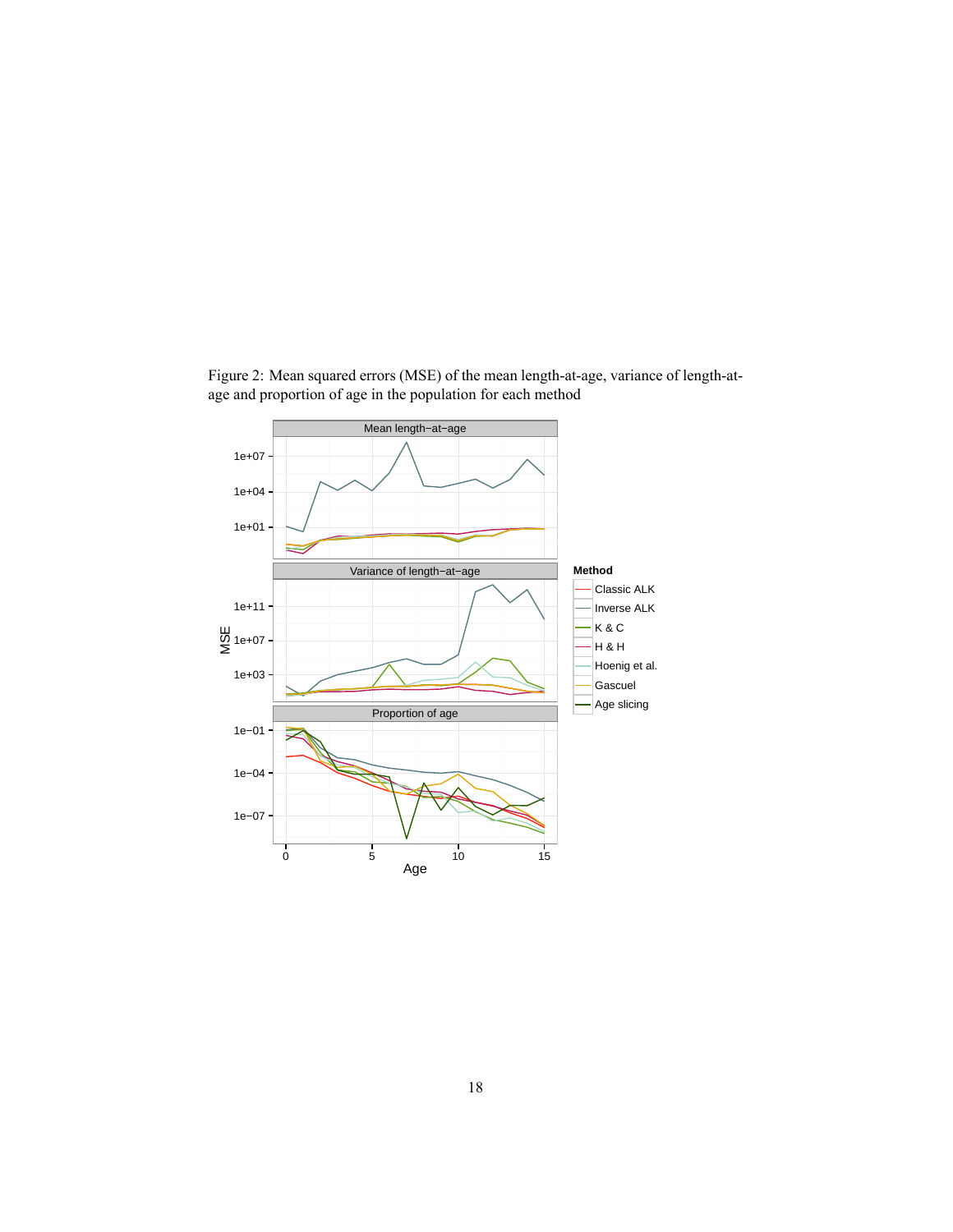Hoenig *et al.* methods perform best. Gascuel's method shows relatively large MSE on the upper half of the age range.

## **Conclusions**

The classic ALK (Friðriksson, 1934) is a good method for estimating age distributions if populations (in the biological sense) are well sampled and if there is some age/length data already avaliable. It produces maximum likelihood estimates and is a computationally simple algorithm. However, to apply it to populations for which no age/length data is known, one must make strong assumptions, that are unlikely to be met.

The inverse ALK method (Clark, 1981; Bartoo and Parker, 1983; Hilborn and Walters, 1992) performs poorly mostly becaus of its usage of a generalized inverse matrix whose computation may be problematic, but all methods based on it perform similarly. However, Hoenig *et al.*'s method (Hoenig et al., 1993, 1994, 2002) shows good results on the highest age classes (in which length distributions on the original data have large overlaps), also yields maximum likelihood estimates and is the only method that can combine several complementary data sets, either with or without age information.

When compared to the ALK methods, age slicing performed surprisingly well. However, it must be noted that the analysis was done with simulated data, instead of real-world samples. Moreover, the input data was generated assuming that the mean lengths-at-age had normal distributions and relatively low variances, which are both desirable characteristics for age slicing.

## **Acknowledgments**

We thank Prof. António St. Aubyn for the support and helpful suggestions at the beggining of this work.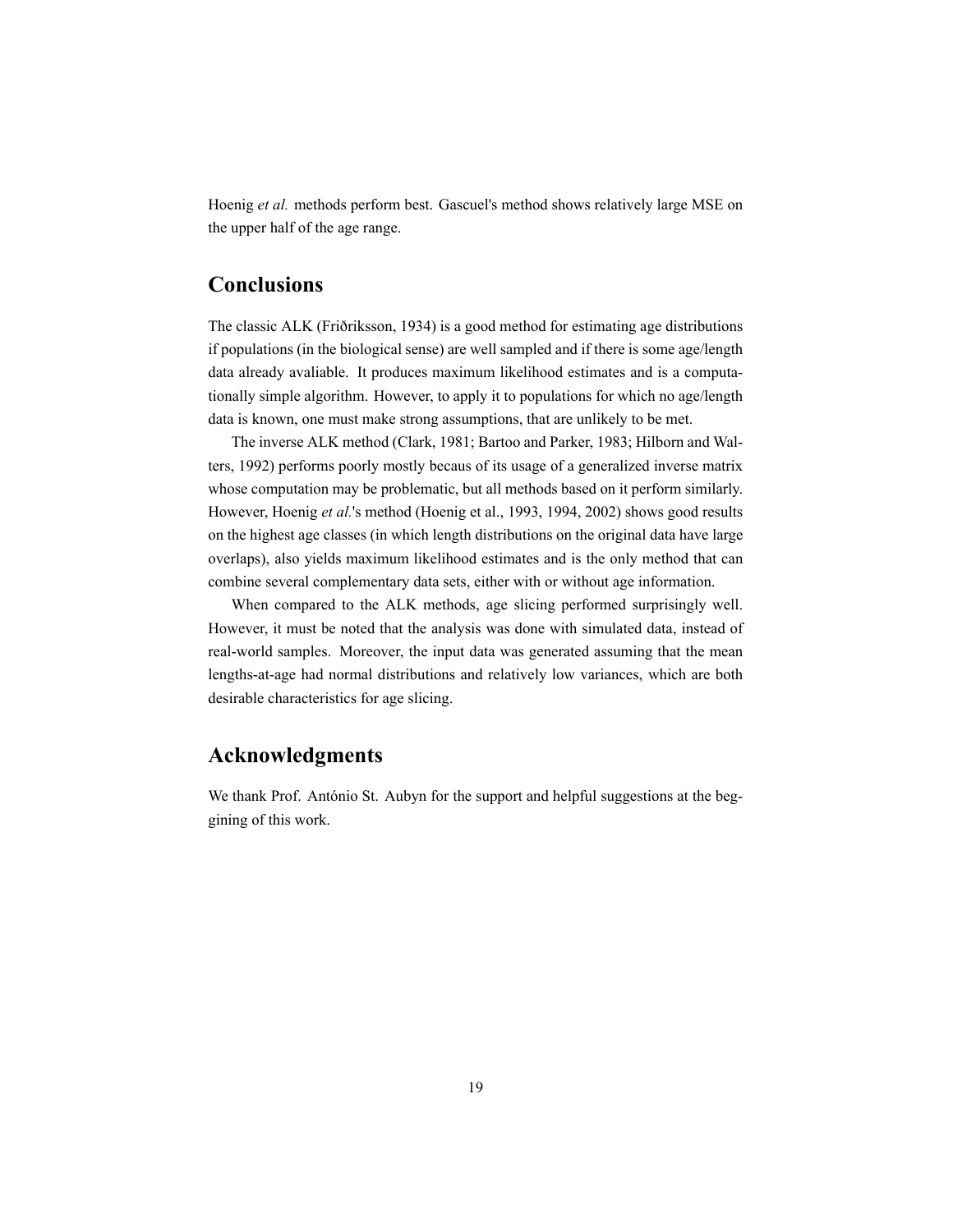|                                                                                            | Gascuel          | 0.37  |      | 0.27     | 1.07           | $\overline{30}$  | 1.53              |           |              | 93<br>2215<br>2215   | $\overline{6}$   | 0.75     | $86^{1}$          | 1.85     | $5.07$    | 09'       | 7.43      |
|--------------------------------------------------------------------------------------------|------------------|-------|------|----------|----------------|------------------|-------------------|-----------|--------------|----------------------|------------------|----------|-------------------|----------|-----------|-----------|-----------|
|                                                                                            | Hoenig et al     | 0.12  | 0.25 |          | $\frac{43}{5}$ | 0(1)             | 1.87              |           |              | 37<br>23733<br>23733 |                  |          | 234<br>235<br>235 |          |           | 7.73      | 7.34      |
|                                                                                            | Hoenig & Heisey  | 0.12  | 0.06 | 77       | 621            | $\overline{.61}$ | 2.23              | 2.82      | 2.69         | 2.95                 | 3.26             | 2.71     | 4.46              | 6.32     | 7.34      | 8.51      | 7.43      |
| Table 1: Mean squared error of mean length-at-age estimates for each method, per age class | Kimura & Chikuni | 0.18  | 0.13 | 0.88     | 0.94           | 1.19             | $\overline{1.61}$ | 2.02      | 2.17         | 1.82                 | 1.60             | 0.57     | 1.72              | 2.05     | 6.20      | 7.88      | 7.50      |
|                                                                                            | Inverse ALK      | 12.09 | 4.23 | 71972.19 | 13422.56       | 95071.07         | 12372.09          | 390957.50 | 155360440.90 | 31281.91             | 23940.90         | 51278.42 | 16805.32          | 20966.49 | 108315.17 | 514873.64 | 249800.49 |
|                                                                                            | Classic ALK      | .37   | 0.27 | 577      | 0.07           | $\overline{0}$   | 1.53              | 1.93      | 2.24         | 2.15                 | $\overline{199}$ | 0.75     | 86                | .85      | .07       | 7.60      | 7.43      |
|                                                                                            |                  |       |      |          |                |                  |                   |           |              |                      |                  |          |                   |          |           |           |           |

| 5                                                                              |  |
|--------------------------------------------------------------------------------|--|
|                                                                                |  |
| an at an our                                                                   |  |
|                                                                                |  |
| $\frac{1}{2}$                                                                  |  |
| )<br>3<br>3<br>3                                                               |  |
| an squared error of mean length at age estimates for each method ner age class |  |
|                                                                                |  |
|                                                                                |  |
| $\overline{\phantom{a}}$<br>ج<br>م<br>1                                        |  |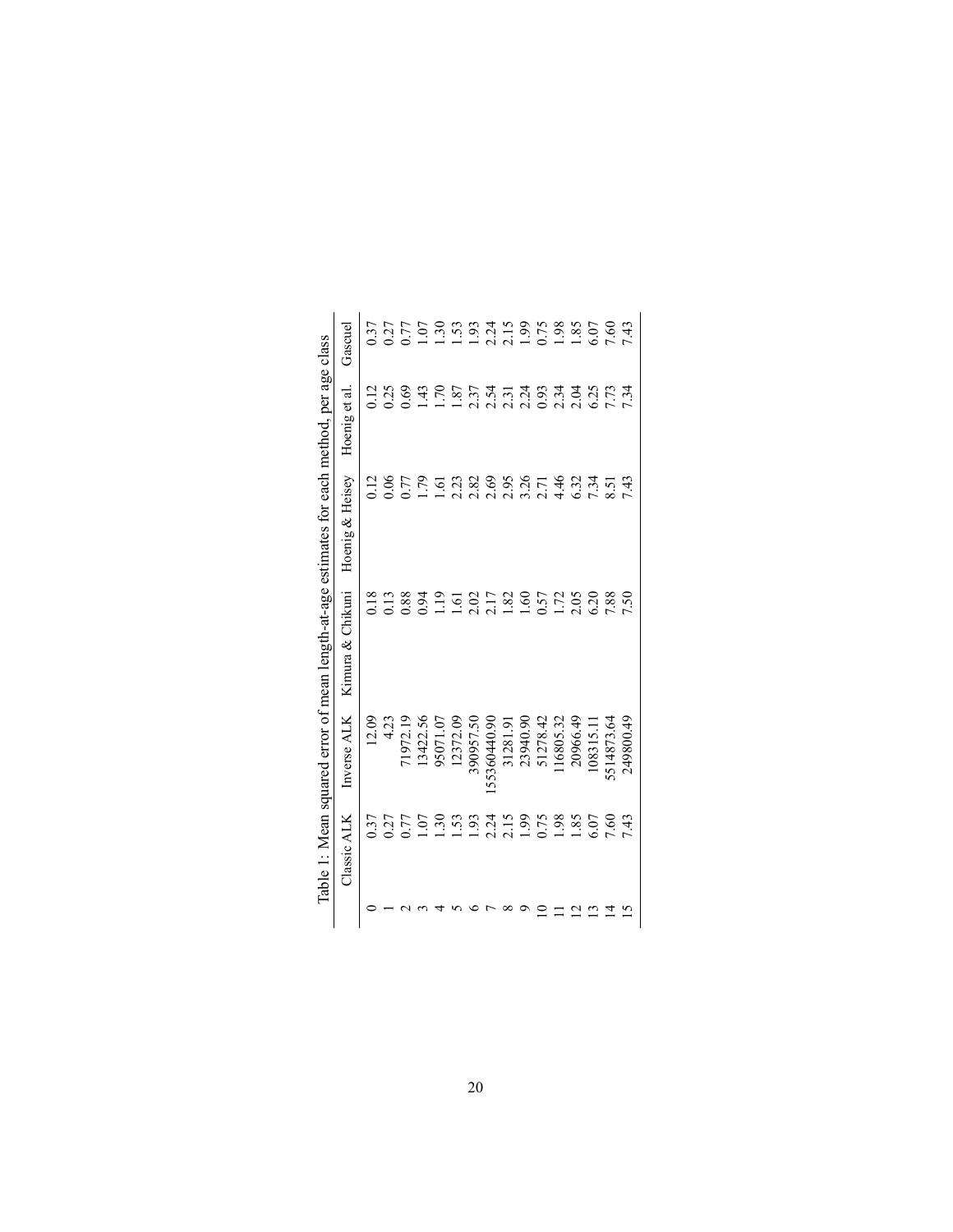| Classic ALK     | Inverse ALK      | Kimura & Chikuni | Hoenig & Heisey                                                     | Hoenig et al.                                                                        | Gascuel                                                                                        |
|-----------------|------------------|------------------|---------------------------------------------------------------------|--------------------------------------------------------------------------------------|------------------------------------------------------------------------------------------------|
| 4.88            | 44.80            | 5.35             | 3.07                                                                | 3.12                                                                                 | 4.89                                                                                           |
| 5.78            | 3.35             | 7.15             | 5.26<br>10.38<br>10.40<br>11.51<br>10.32<br>10.33<br>14.64<br>14.64 | 4.71                                                                                 | 5.78                                                                                           |
| 12.90           | 178.33           | 14.30            |                                                                     |                                                                                      |                                                                                                |
|                 | 994.25           | 16.83            |                                                                     | $\begin{array}{c} 13.10 \\ 19.18 \\ 19.17 \\ 21.74 \\ 30.97 \\ 41.10 \\ \end{array}$ |                                                                                                |
|                 | 2537.25          | 22.16            |                                                                     |                                                                                      |                                                                                                |
|                 | 6453.16          | 34.43            |                                                                     |                                                                                      | $\begin{array}{c} 0.8087488748874833444448647788411 \\ 1.51444864778841 \\ \hline \end{array}$ |
|                 | 26521.84         | 5822.81          |                                                                     |                                                                                      |                                                                                                |
|                 | 72398.71         | 39.98            |                                                                     |                                                                                      |                                                                                                |
|                 | 15832.66         | 64.08            |                                                                     |                                                                                      |                                                                                                |
|                 | 16340.26         | 51.66            |                                                                     | 224.08<br>287.50                                                                     |                                                                                                |
|                 | 205129.36        | 85.90            |                                                                     | 477.69                                                                               |                                                                                                |
|                 | 5120603081279.57 | 1984.26          |                                                                     | 30228.91                                                                             |                                                                                                |
|                 | 33221578090057.2 | 85307.65         | 1.31                                                                | 548.24                                                                               |                                                                                                |
|                 | 264126953163.96  | 1966.58          | 4.80                                                                | 434.78                                                                               |                                                                                                |
| $\frac{41}{11}$ | 8960313118190.76 | 135.31           | 8.07                                                                | 57.23                                                                                |                                                                                                |
| 7.56            | 2851269173.73    | 21.73            | 1.63                                                                | 12.30                                                                                | 7.44                                                                                           |

| ic the according to the second contracts of contracts of contracts of contracts of contracts of contracts of co |  |
|-----------------------------------------------------------------------------------------------------------------|--|
|                                                                                                                 |  |
|                                                                                                                 |  |
|                                                                                                                 |  |
|                                                                                                                 |  |
| )<br> <br>                                                                                                      |  |
|                                                                                                                 |  |
|                                                                                                                 |  |
| $\frac{1}{3}$<br>ׇ֚֬֡                                                                                           |  |
|                                                                                                                 |  |
|                                                                                                                 |  |
|                                                                                                                 |  |
|                                                                                                                 |  |
|                                                                                                                 |  |
| į                                                                                                               |  |
| י<br>א                                                                                                          |  |
|                                                                                                                 |  |
| loon conserved arror of tength on loon that he and one of                                                       |  |
|                                                                                                                 |  |
|                                                                                                                 |  |
| Table 2: N<br>د.<br>اب<br>ĺ                                                                                     |  |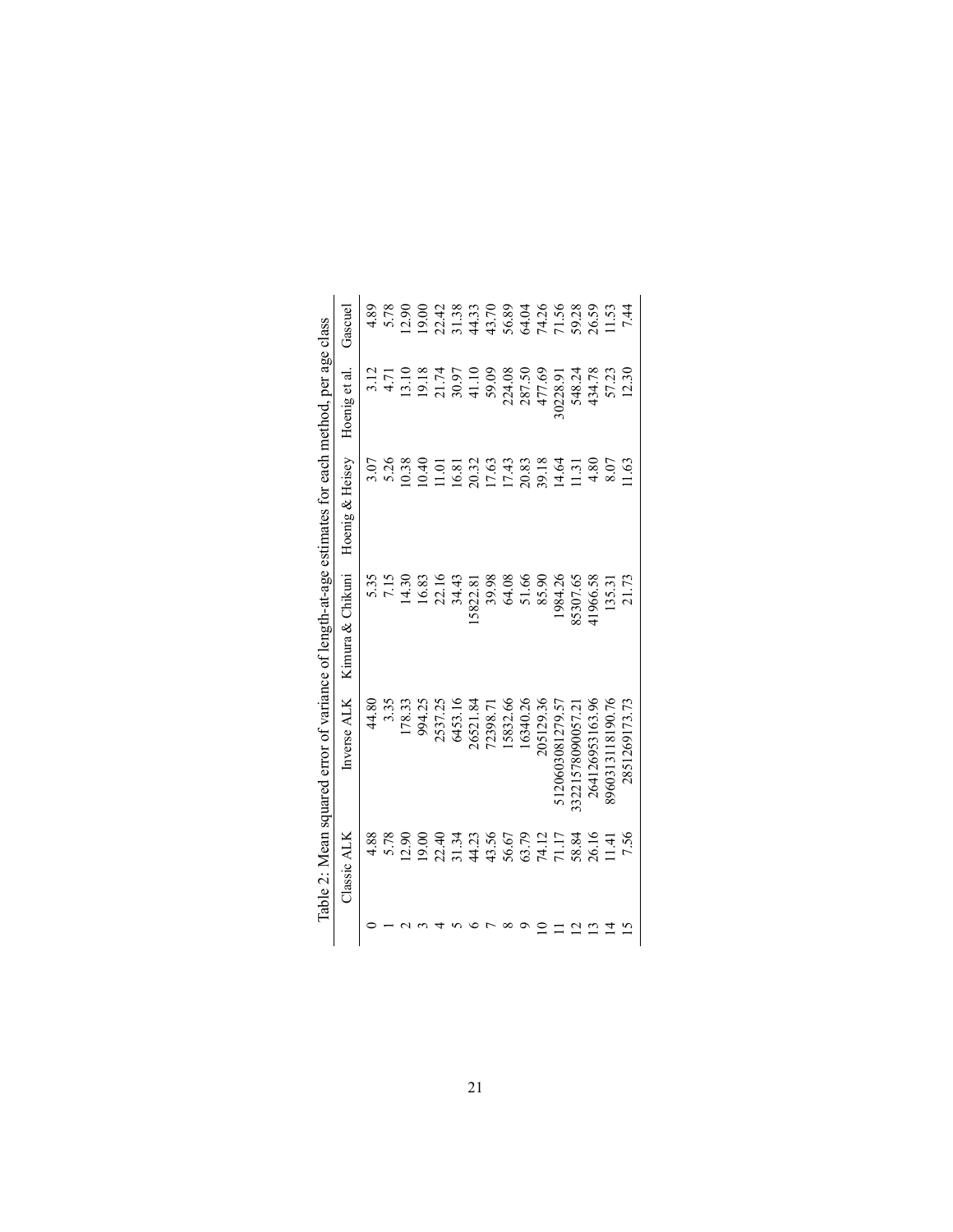| strated to the contract of the contract of the strategy of the contract of the contract of the contract of the contract of the contract of the contract of the contract of the contract of the contract of the contract of the | Age slicing<br>Gascuel                   | $2.01e-02$<br>$1.39e-03$ | $.52e-02$<br>$.74e-03$ | $.58e-02$<br>$37e-04$ | $.59e-04$<br>$.04e-04$ | $.14e-05$<br>$1.24e-05$ | 3.37e-05<br>1.33e-05 | $30e-05$<br>$5.21e-06$ | 2.42e-09<br>3.27e-06 | $2.05e-05$<br>2.28e-06 | $1e-07$<br>$.64e-06$ | $.48e-06$<br>2.39e-06 | $.42e-07$<br>1.75e-07 | $.15e-07$<br>5.20e-07 | $.29e-07$<br>$.60e-07$ | $.12e-07$<br>$.33e-08$ | $.79e-06$<br>.46e-08 |
|--------------------------------------------------------------------------------------------------------------------------------------------------------------------------------------------------------------------------------|------------------------------------------|--------------------------|------------------------|-----------------------|------------------------|-------------------------|----------------------|------------------------|----------------------|------------------------|----------------------|-----------------------|-----------------------|-----------------------|------------------------|------------------------|----------------------|
|                                                                                                                                                                                                                                | Hoenig et al.                            | $.63e-01$                | $.29e-01$              | $.03e-04$             | 2.49e-04               | $0.00e-04$              | $1.32e - 0.5$        | $5.50e - 06$           | $3.28e-06$           | $.19e-05$              | $.76e-05$            | $1.33e-0.5$           | $.38e-06$             | $-95e-06$             | $.53e-07$              | $.39e-07$              | 98e-08               |
|                                                                                                                                                                                                                                | Hoenig & Heisey                          | $.83e-02$                | $.06e-02$              | $.67e-03$             | $.69e-04$              | 2.38e-04                | 5.58e-05             | 1.94e-05               | $0.04e-0.5$          | $.73e-06$              | $.25e-06$            | $.66e-07$             | $.18e-07$             | $4.21e-08$            | $.03e-08$              | $.93e-08$              | 51e-09               |
|                                                                                                                                                                                                                                | Classic ALK Inverse ALK Kimura & Chikuni | $4.40e-02$               | 2.54e-02               | $.73e-03$             | $0.35e-04$             | $.16e-04$               | $.04e-04$            | 2.96e-05               | $0.61e - 06$         | 5.26e-06               | $1.50e - 06$         | $.50e-06$             | $70e-07$              | $.76e-07$             | $.15e-07$              | $.09e-07$              | $.96e - 08$          |
|                                                                                                                                                                                                                                |                                          | $9.40e-02$               | $.19e-01$              | $2.83e-03$            | $.63e-04$              | $.21e-04$               | $2.42e-05$           | $.92e-05$              | $.14e-05$            | $0.88 - 06$            | 2.27e-06             | $1.01e-06$            | 1.91e-07              | $32e-08$              | $0.03e-0.8$            | $.54e-08$              | .56e-09              |
|                                                                                                                                                                                                                                |                                          | $.07e-01$                | $.42e-01$              | 93e-03                | $.18e-03$              | $.55e-04$               | $.74e-04$            | $2.20e-04$             | $1.62e-04$           | 1.14e-04               | 1.79e-05             | $1.25e-04$            | 5.37e-05              | $45e-05$              | $.35e-0.5$             | $.30e - 06$            | $.00e - 06$          |
|                                                                                                                                                                                                                                |                                          |                          |                        |                       |                        |                         |                      |                        |                      |                        |                      |                       |                       |                       |                        |                        |                      |

Table 3: Mean squared error of the propotion of age in the population estimates for each method, per age class Table 3: Mean squared error of the propotion of age in the population estimates for each method, per age class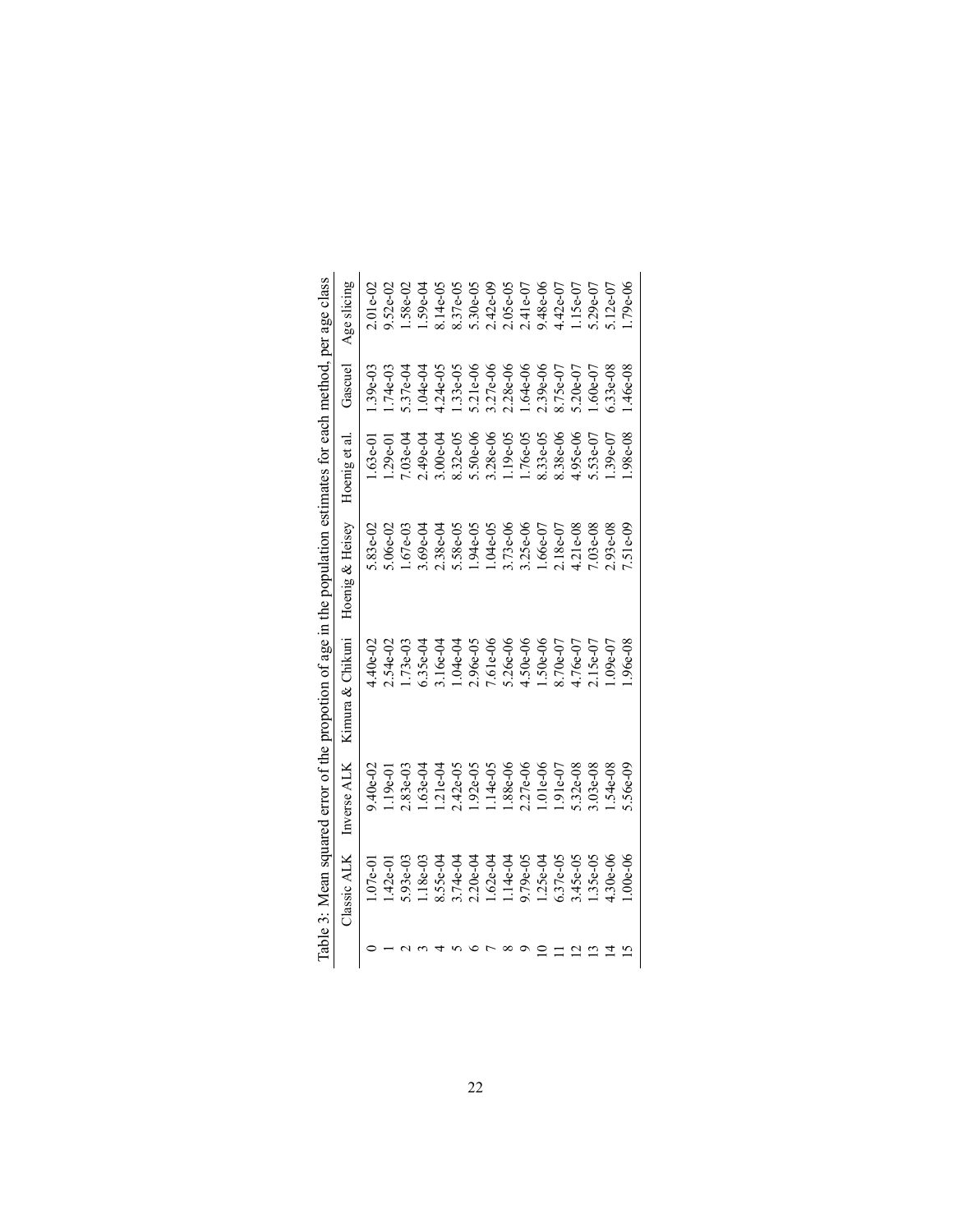### **References**

- N. W. Bartoo and K. R. Parker. Stochastic age-frequency estimation using the von bertalanffy growth equation. *Fishery Bulletin*, 81(1):91--96, 1983.
- C. G. Bhattacharya. A simple method of resolution of a distribution into gaussian components. *Biometrics*, 23(1):115, March 1967. ISSN 0006341X. doi: 10.2307/2528285.
- W. G. Clark. Restricted least-squares estimates of age composition from length composition. *Canadian Journal of Fisheries and Aquatic Sciences*, 38(3):297--307, March 1981. ISSN 0706-652X, 1205-7533. doi: 10.1139/f81-041.
- A. P. Dempster, N. M. Laird, and D. B. Rubin. Maximum likelihood from incomplete data via the EM algorithm. *Journal of the Royal Statistical Society. Series B (Methodological)*, 39(1):1--38, 1977. ISSN 00359246. doi: 10.2307/2984875. ArticleType: research-article / Full publication date: 1977 / Copyright © 1977 Royal Statistical Society.
- A. J. Fabens. Properties and fitting of the von bertalanffy growth curve. *Growth*, 29 (3):265--289, September 1965. ISSN 0017-4793. PMID: 5865688.
- D. A. Fournier, John R. Sibert, Jacek Majkowski, and John Hampton. MULTIFAN a likelihood-based method for estimating growth parameters and age composition from multiple length frequency data sets illustrated using data for southern bluefin tuna (Thunnus maccoyii). *Canadian Journal of Fisheries and Aquatic Sciences*, 47 (2):301--317, February 1990. ISSN 0706-652X, 1205-7533. doi: 10.1139/f90-032.
- Á. Friðriksson. On the calculation of age-distribution within a stock of cod by means of relatively few age determinations as a key to measurements on a large scale. *Rapp. P.-V. CIEM*, 86:1--5, 1934.
- Didier Gascuel. Une méthode simple d'ajustement des clés taille/âge : application aux captures d'albacores ( thunnus albacares ) de l'Atlantique est. *Canadian Journal of Fisheries and Aquatic Sciences*, 51(3):723--733, March 1994. ISSN 0706-652X, 1205-7533. doi: 10.1139/f94-072.
- John Hampton. Estimation of southern bluefin tuna thunnus maccoyii growth parameters from tagging data, using von bertalanffy models incorporating individual variation. *Fishery Bulletin*, 89(4):577--590, 1991.
- Victor Hasselblad. Estimation of parameters for a mixture of normal distributions. *Technometrics*, 8(3):431--444, August 1966. ISSN 0040-1706, 1537-2723. doi: 10.1080/00401706.1966.10490375.
- R. Hilborn and C. J. Walters. Quantitative fisheries stock assessment: Choice, dynamics and uncertainty. *Reviews in Fish Biology and Fisheries*, 2(2):177--178, June 1992. ISSN 0960-3166. doi: 10.1007/BF00042883.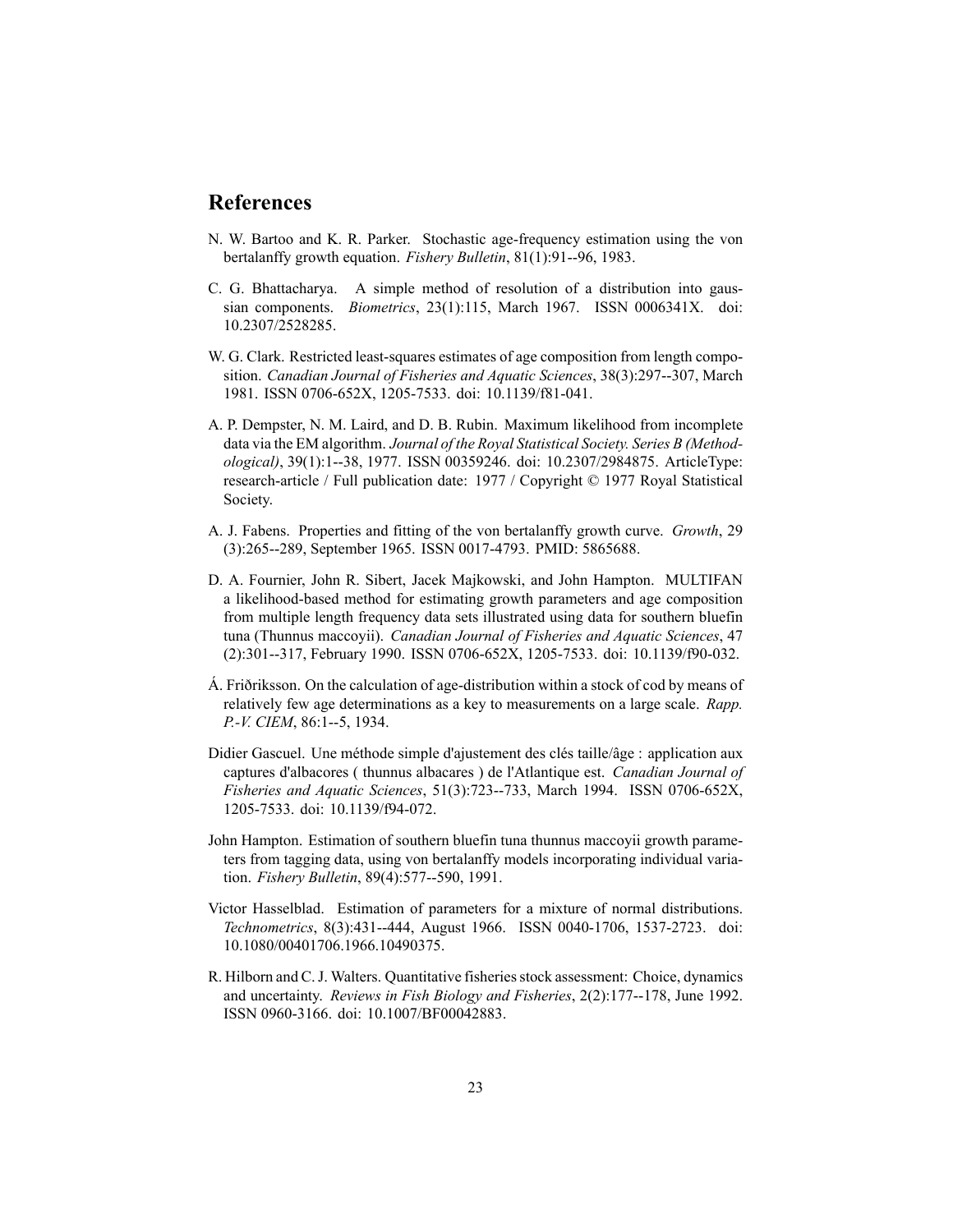- John M. Hoenig, R. Choudary Hanumara, and Dennis M. Heisey. Generalizing double and triple sampling for repeated surveys and partial verification. *Biometrical Journal*, 44(5):603--618, 2002. ISSN 1521-4036. doi: 10.1002/1521- 4036(200207)44:5<603::AID-BIMJ603>3.0.CO;2-4.
- John Maurice Hoenig and Dennis M. Heisey. Use of a log-linear model with the EM algorithm to correct estimates of stock composition and to convert length to age. *Transactions of the American Fisheries Society*, 116(2): 232--243, March 1987. ISSN 0002-8487, 1548-8659. doi: 10.1577/1548- 8659(1987)116<232:UOALMW>2.0.CO;2.
- John Maurice Hoenig, Dennis M. Heisey, and R. C. Hanumara. Using prior and current information to estimate age composition: a new kind of age-length key. In *ICES CM Documents 1993*, ICES Conference and Meeting Documents, page 10. International Council for the Exploration of the Sea, 1993.
- John Maurice Hoenig, Dennis M. Heisey, and R. C. Hanumara. A computationally simple approach to using current and past data in age-length key. In *ICES CM Documents 1994*, ICES Conference and Meeting Documents, page 5, St. John's, ND, Canada, 1994. International Council for the Exploration of the Sea.
- Daniel K. Kimura. Statistical assessment of the Age–Length key. *Journal of the Fisheries Research Board of Canada*, 34(3):317--324, March 1977. ISSN 0015-296X. doi: 10.1139/f77-052.
- Daniel K. Kimura and Shiro Chikuni. Mixtures of empirical distributions: An iterative application of the age- length key. *Biometrics*, 43(1):23, March 1987. ISSN 0006341X. doi: 10.2307/2531945.
- G. P. Kirkwood and I. F. Somers. Growth of two species of tiger prawn, penaeus esculentus and p. semisulcatus, in the western gulf of carpentaria. *Marine and Freshwater Research*, 35(6):703, 1984. ISSN 1323-1650. doi: 10.1071/MF9840703.
- William Knight. Asymptotic growth: An example of nonsense disguised as mathematics. *Journal of the Fisheries Research Board of Canada*, 25(6):1303--1307, June 1968. ISSN 0015-296X. doi: 10.1139/f68-114.
- S. J. Leon. *Linear algebra with applications*. Prentice Hall, 5th edition, 1994.
- P. D. M. Macdonald. *The age and growth of fish*, chapter Analysis of length-frequency distributions, pages 371--383. The Iowa State University Press, 1987.
- I. Martin and R. M. Cook. Combined analysis of length and age-at-length data. *Journal du Conseil: ICES Journal of Marine Science*, 46(2):178--186, 1990. doi: 10.1093/icesjms/46.2.178.
- T. J. Mulligan and B. M. Leaman. Length-at-age analysis: Can you get what you see? *Canadian Journal of Fisheries and Aquatic Sciences*, 49(4):632--643, April 1992. ISSN 0706-652X, 1205-7533. doi: 10.1139/f92-072.